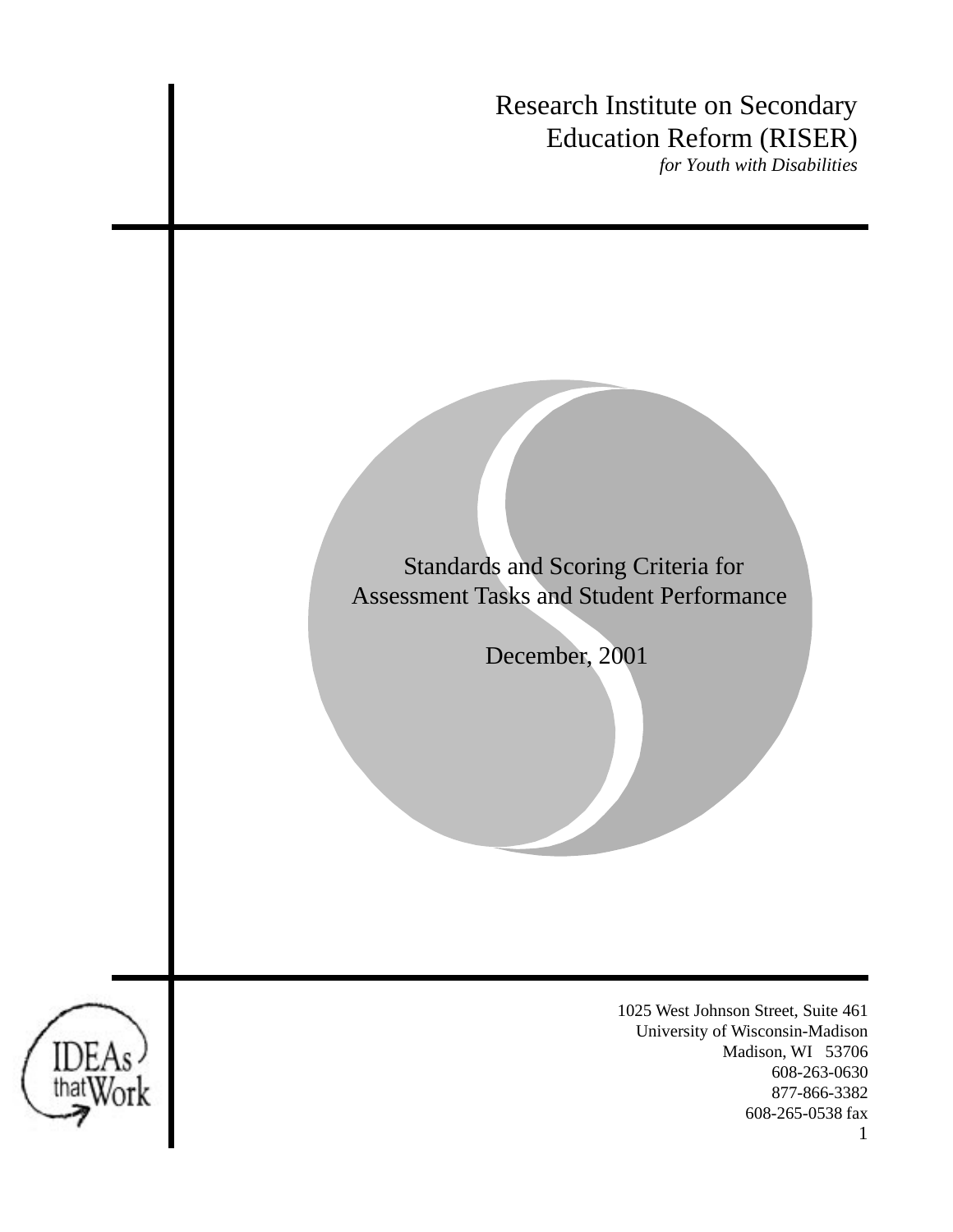This manual was developed by Jennifer L. Schroeder, with assistance from Jeff P. Braden and M. Bruce King, for the Research Institute on Secondary Education Reform (RISER) for Youth with Disabilities. Standards and scoring criteria in this manual are based on, taken or revised from, Newmann, F. M., Secada, W. G., & Wehlage, G. G. (1995). *A guide to authentic instruction and assessment: Vision, standards, and scoring.* Madison, WI: Wisconsin Center for Education Research, University of Wisconsin (Center on Organization and Restructuring of Schools); Newmann, F.M., Lopez, G., & Bryk, A.S. (1998). *The quality of intellectual work in Chicago schools: A baseline report*. Chicago: Consortium on Chicago School Research; and scoring manuals prepared under the direction of Eric Gutstein, David Jolliffe and Fred Newmann in connection with the Chicago Annenberg Research Project. It is a draft document under continuing development.

The preparation of this document was supported by a grant from the U.S. Department of Education, Office of Special Education and Rehabilitative Services, Office of Special Education Programs (#H158J970001) and by the Wisconsin Center for Education Research, School of Education, University of Wisconsin-Madison. Any opinions, findings, or conclusions are those of the author(s) and do not necessarily reflect the views of the supporting agencies.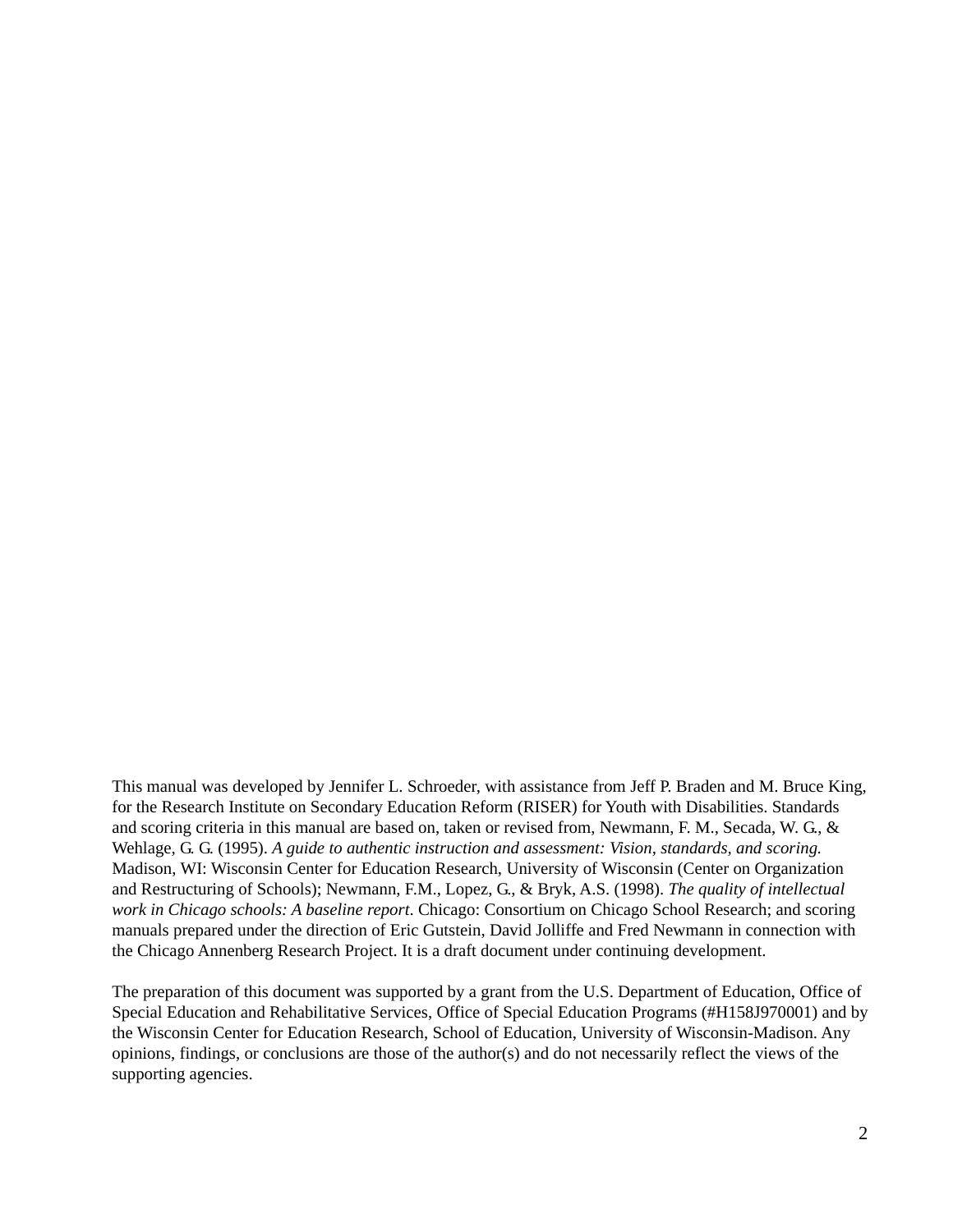**Standards and Scoring Criteria for Writing Tasks**

**and**

**Standards and Scoring Criteria for Student Writing**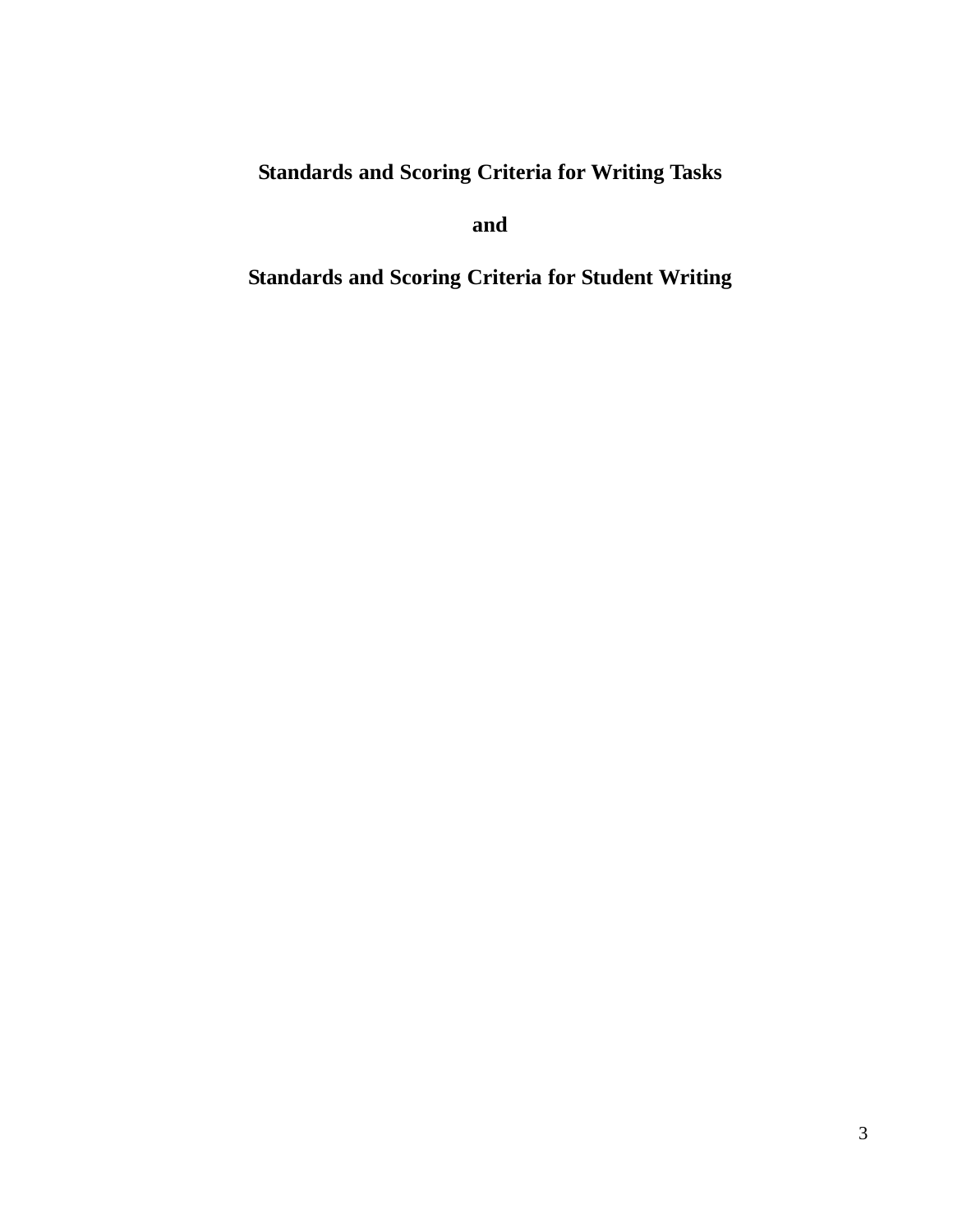## **General Rules**

The main point here is to estimate the extent to which successful completions of the task requires the kind of cognitive work indicated by each standard.

- If a task has different parts that imply different expectations (e.g., worksheet/short answer questions and a question asking for explanations of some conclusions), the score should reflect the teacher's apparent dominant or overall expectations. Overall expectations are indicated by the proportion of time or effort spent on different parts of the task and criteria for evaluation, if stated by the teacher.
- Take into account what students can reasonably be expected to do at the grade level.  $\blacktriangleright$
- $\blacktriangleright$ When it is difficult to decide between two scores, give the higher score only when a persuasive case can be made that the task meets minimal criteria for the higher score.
	- If the specific wording of the criteria is not helpful in making judgments, base the score on the general intent or spirit of the standard described in the introductory paragraphs of the standard.

## **Scoring Criteria**

## **Standard 1: Construction of Knowledge**

 $\blacktriangleright$ 

 $\blacktriangleright$ 

The task asks students to interpret, analyze, synthesize, or evaluate information in writing about a topic, rather than merely to reproduce information. To score high, the task should require interpretation, analysis, synthesis, or evaluation of information that goes deeper than simple familiarity with the information.

These requirements can be inferred either through explicit instructions from the teacher or through a task that cannot be successfully completed without students doing these things.

**3** = The task's dominant expectation is for students to interpret, analyze, synthesize, or evaluate information, rather than merely to reproduce information.

**2** = There is some expectation for students to interpret, analyze, synthesize, or evaluate information, rather than merely to reproduce information.

**1** = There is very little or no expectation for students to interpret, analyze, synthesize, or evaluate information. The dominant expectation is that students will merely reproduce information gained by reading, listening, or observing.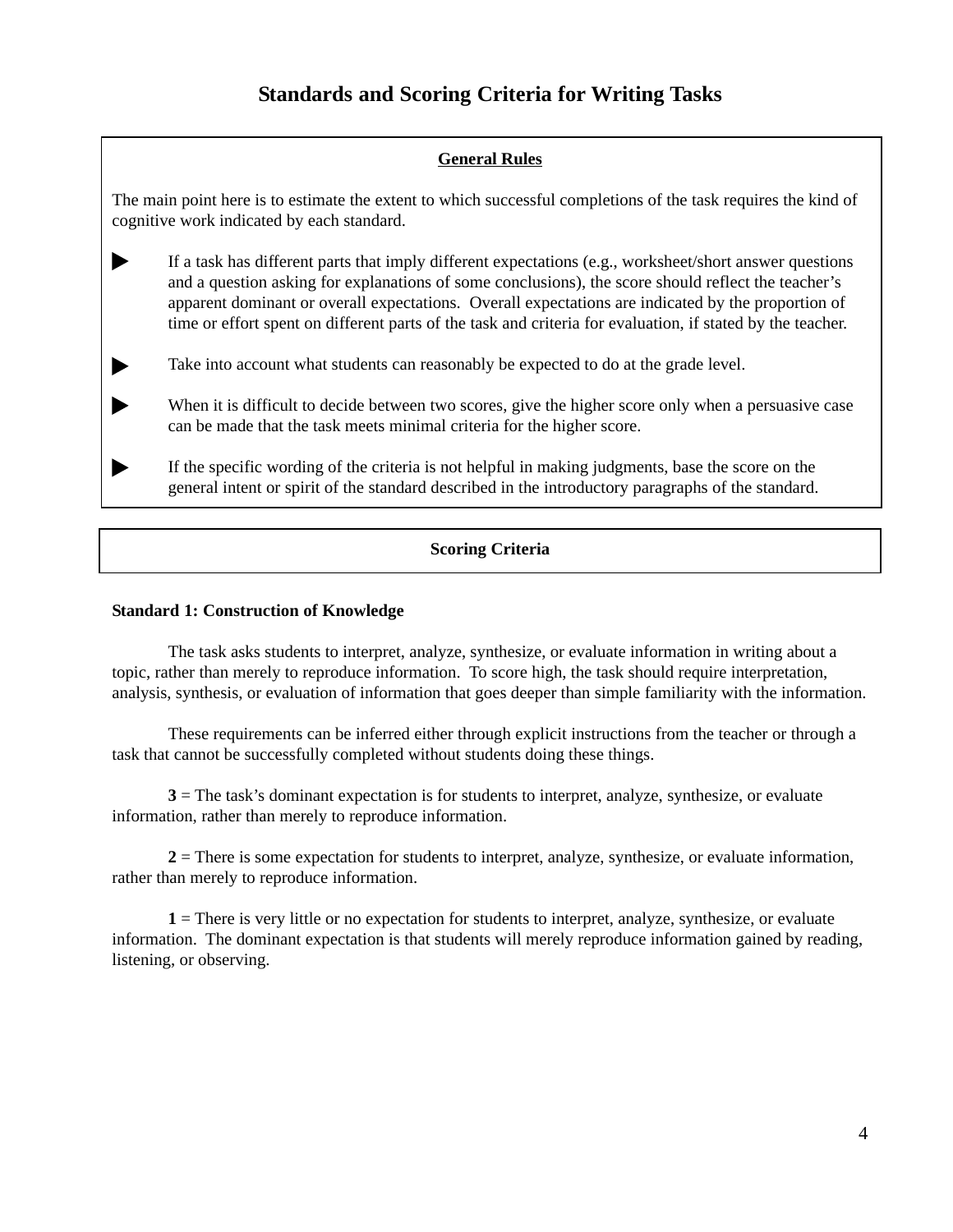#### **Standard 2: Elaborated Written Communication**

The task asks students to draw conclusions or make generalizations or arguments and support them through extended writing.

**4** = Explicit call for generalization AND support. The task asks students, using narrative or expository writing, to draw conclusions or to make generalizations or arguments, AND to substantiate them with examples, summaries, illustrations, details, or reasons.

**3** = Call for generalization OR support. The task asks students, using narrative or expository writing, either to draw conclusions or make generalizations or arguments, OR to offer examples, summaries, illustrations, details, or reasons, but not both.

 $2 =$  Short-answer exercises. The task or its parts can be answered with only one or two sentences, clauses, or phrasal fragments that complete a thought.

 $1 =$  Fill-in-the-blank or multiple choice exercises.

## **Standard 3: Connection to Students' Lives**

The task asks students to connect the topic to their lives.

 $3$  = The task asks students, using narrative or expository writing, to connect the topic to experiences, observations, feelings, or situations significant in their lives.

 $2 =$ The task offers the opportunity for students, using narrative or expository writing, to connect the topic to experiences, observations, feelings, or situations significant in their lives, but does not explicitly call for them to do so.

**1** = The task offers very minimal or no opportunity for students to connect the topic to experiences, observations, feelings, or situations significant in their lives.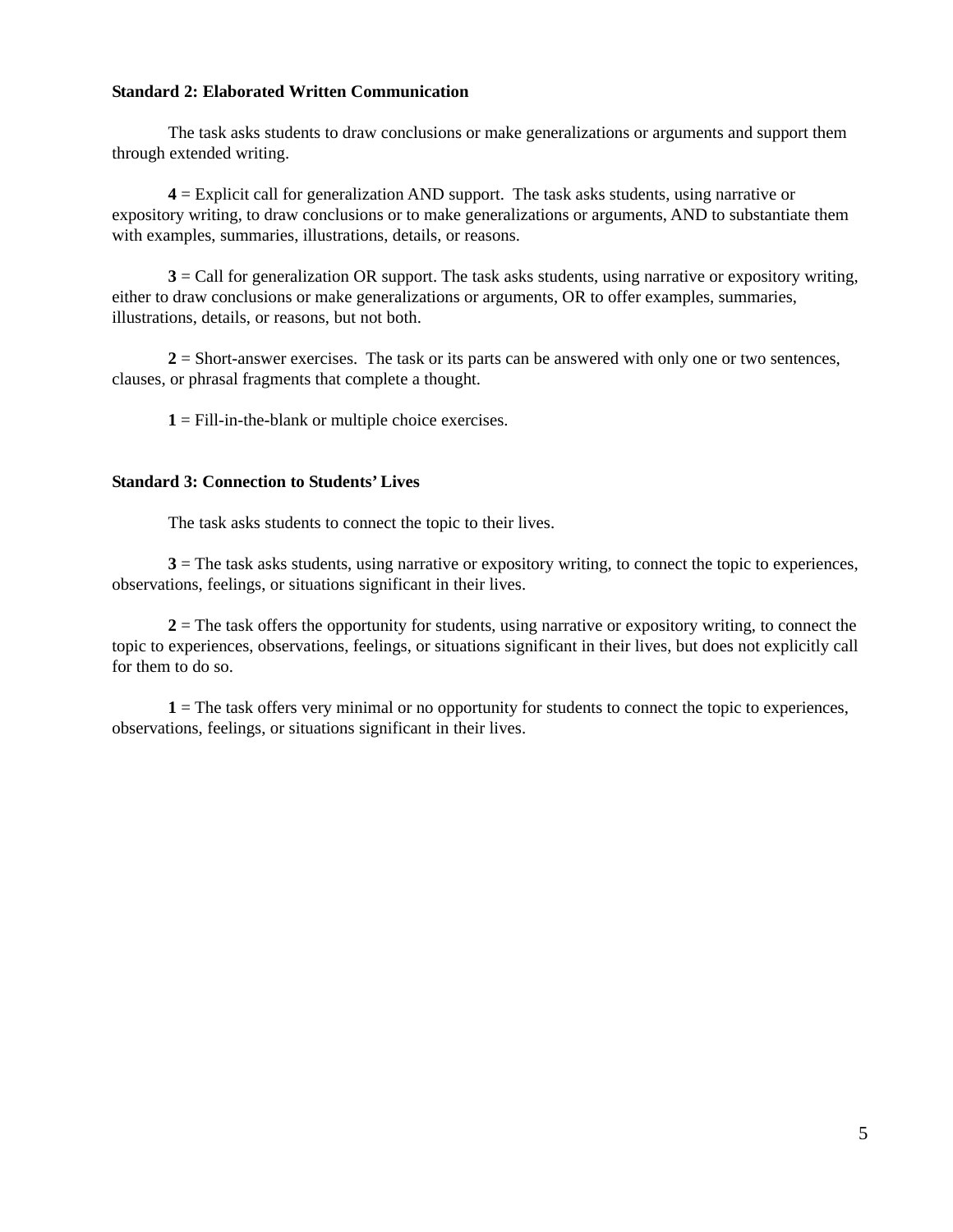| <b>General Rules</b> |                                                                                                                                                                                                                                      |
|----------------------|--------------------------------------------------------------------------------------------------------------------------------------------------------------------------------------------------------------------------------------|
|                      | Scores should be based only on evidence in the student's performance relevant to the criteria. Do not<br>consider things such as following directions, correct spelling, neatness, etc. unless they are relevant to<br>the criteria. |
|                      | Scores may be limited by tasks which fail to call for construction of knowledge or elaborated written<br>communication, but the scores must be based only upon the work shown.                                                       |
|                      | Take into account what students can reasonably be expected to do at the grade level. However, scores<br>should still be assigned according to criteria in the standards, not relative to other papers that have<br>been scored.      |
|                      | When it is difficult to decide between two scores, give the higher score only when a persuasive case<br>can be made that the paper meets minimal criteria for the higher score.                                                      |
|                      | If the specific wording of the criteria is not helpful in making judgments, base the score on the<br>general intent or spirit of the standard described in the introductory paragraphs of the standard.                              |
|                      | Completion of the task is not necessary to score high.                                                                                                                                                                               |
|                      |                                                                                                                                                                                                                                      |

## **Scoring Criteria**

## **Standard 1: Interpretation, Analysis, Synthesis, or Evaluation**

Student performance demonstrates interpretation, analysis, synthesis, or evaluation in order to construct knowledge, rather than merely to reproduce information.

This standard is intended to measure the extent to which the student writing goes beyond mechanically recording, reporting, or otherwise reproducing information. The essential question is whether students demonstrate construction of knowledge by means of thinking and organizing information, versus reproduction of knowledge by means of restating what has been previously given to them.

To score high on this standard, a significant portion of the student's work must appear reasonably original, not merely a restatement of some analysis previously given in a text or discussion.

In scoring construction of knowledge, the proportion of work that illustrates knowledge construction is more important than the number of statements indicating this.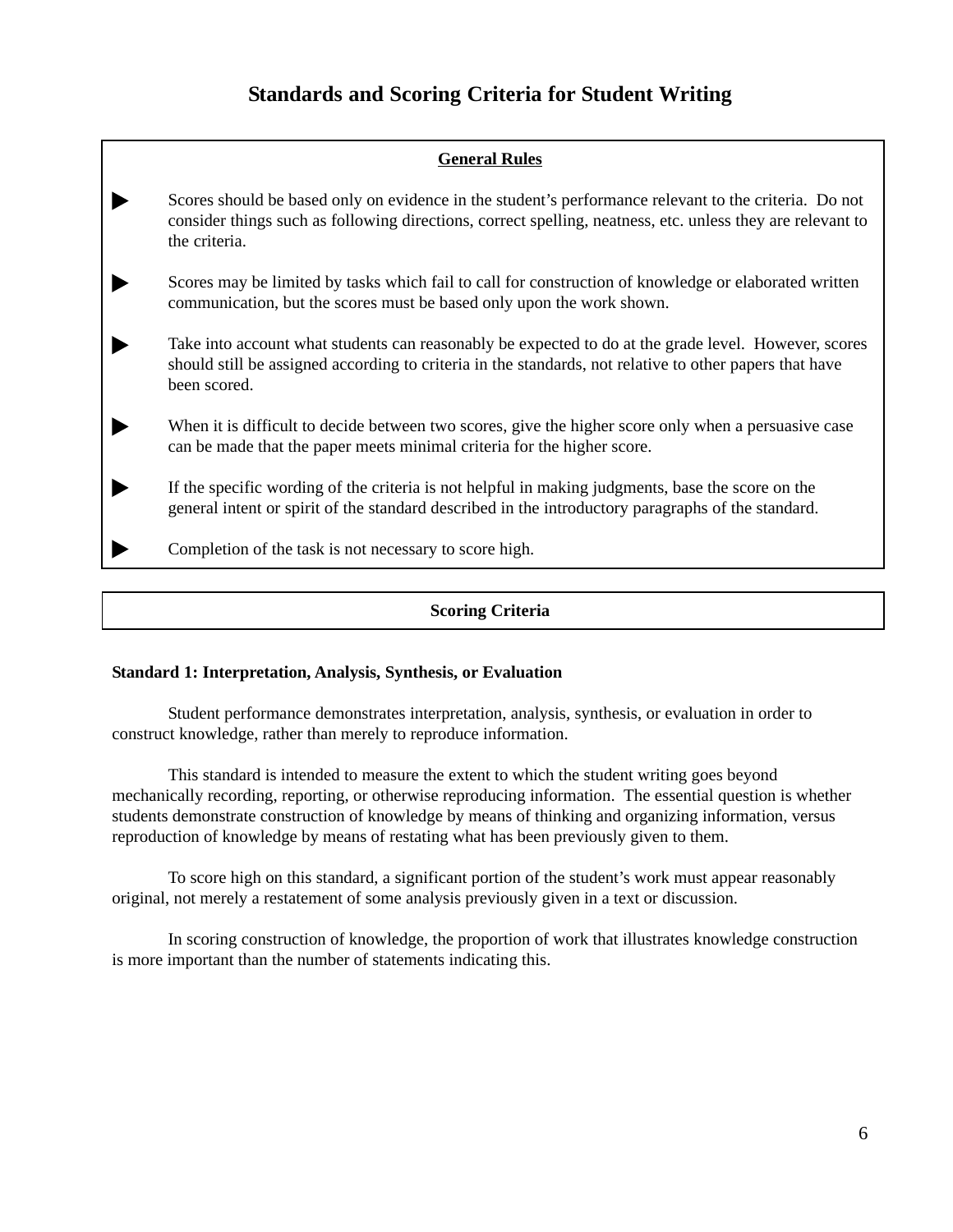**4** = Substantial evidence of construction of knowledge. Almost all of the student's work shows interpretation, analysis, synthesis, or evaluation.

**3** = Moderate evidence of construction of knowledge. A moderate portion of the student's work shows interpretation, analysis, synthesis, or evaluation.

**2** = Some evidence of construction of knowledge. A small portion of the student's work shows interpretation, analysis, synthesis, or evaluation.

**1** = No evidence of construction of knowledge. No portion of the student's work shows interpretation, analysis, synthesis, or evaluation; OR virtually all construction of knowledge is in error.

In scoring construction of knowledge, the proportion of work that illustrates knowledge construction is more important than the number of statements indicating this.

#### **Standard 2: Forms & Conventions (Grammar, Usage, Mechanics, and Vocabulary)**

Student performance demonstrates proficiencies with grammar, usage, mechanics, and vocabulary appropriate to grade level.

This standard is intended to measure the degree to which students attempt to, and succeed at, using language structures at the sentence and word level to make their meaning understandable to readers.

Scorers should not count individual errors, but instead should assess the degree to which errors interfere with understanding the student's meaning.

Scorers should take into consideration the efforts students might make at trying out new language structures that represent a "stretch" for someone at their grade level and not fault students severely if these "stretch" efforts are not carried off with complete success.

Scorers should assess the quality of the actual written work and not take into consideration possible effects of a student's linguistic background or learning disability.

**4** = The student writing is an exemplary use of grammar, usage, mechanics, and/or vocabulary for the grade level. Though it may contain some error, the writing presents no problem for understanding the student's meaning, nor does the performance compromise the student's credibility.

 $3$  = The student writing is a satisfactory use of grammar, usage, mechanics, and/or vocabulary for the grade level. There are a few errors, but they present no problem for understanding the student's meaning.

**2** = There are significant errors in grammar, usage, mechanics, and/or vocabulary, and it is difficult but not impossible to understand the student's meaning.

**1** = The use of grammar, usage, mechanics, and/or vocabulary is so flawed that it is not possible to understand the student's meaning.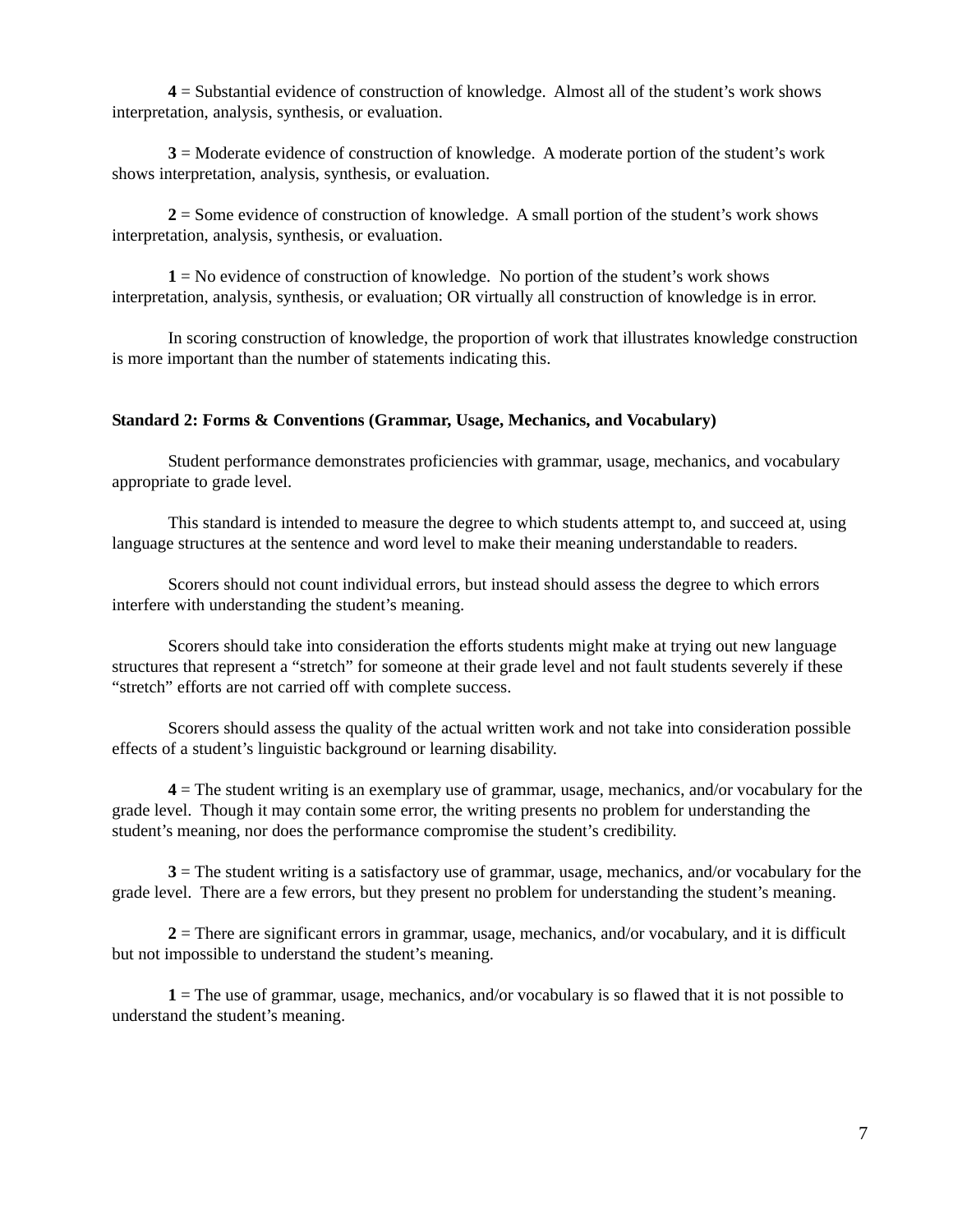#### **Standard 3: Elaborated Written Communication**

Student performance demonstrates an elaborated, coherent account that draws conclusions or makes generalizations or arguments and supports them with examples, summaries, illustrations, details, or reasons.

Elaboration consists of two major parts: a conclusion, generalization or argument AND support for it, in the form of at least one example, summary, illustration, detail, or reason. Elaboration is coherent when the examples, summaries, illustrations, details, or reasons do indeed provide appropriate, consistent support for the conclusions, generalizations, or arguments.

To use the criteria, the scorer should identify specific places in the student work that are elaborated and should make a judgment about their coherence.

**4** = Substantial evidence of elaboration. Almost all of the student's work comprises an elaborated, coherent account.

**3** = Moderate evidence of elaboration. A moderate portion of the student's work comprises an elaborated, coherent account.

**2** = Some evidence of elaboration. A small portion of the student's work comprises an elaborated, coherent account.

**1** = No evidence of elaboration. No portion of the student's work comprises an elaborated, coherent account.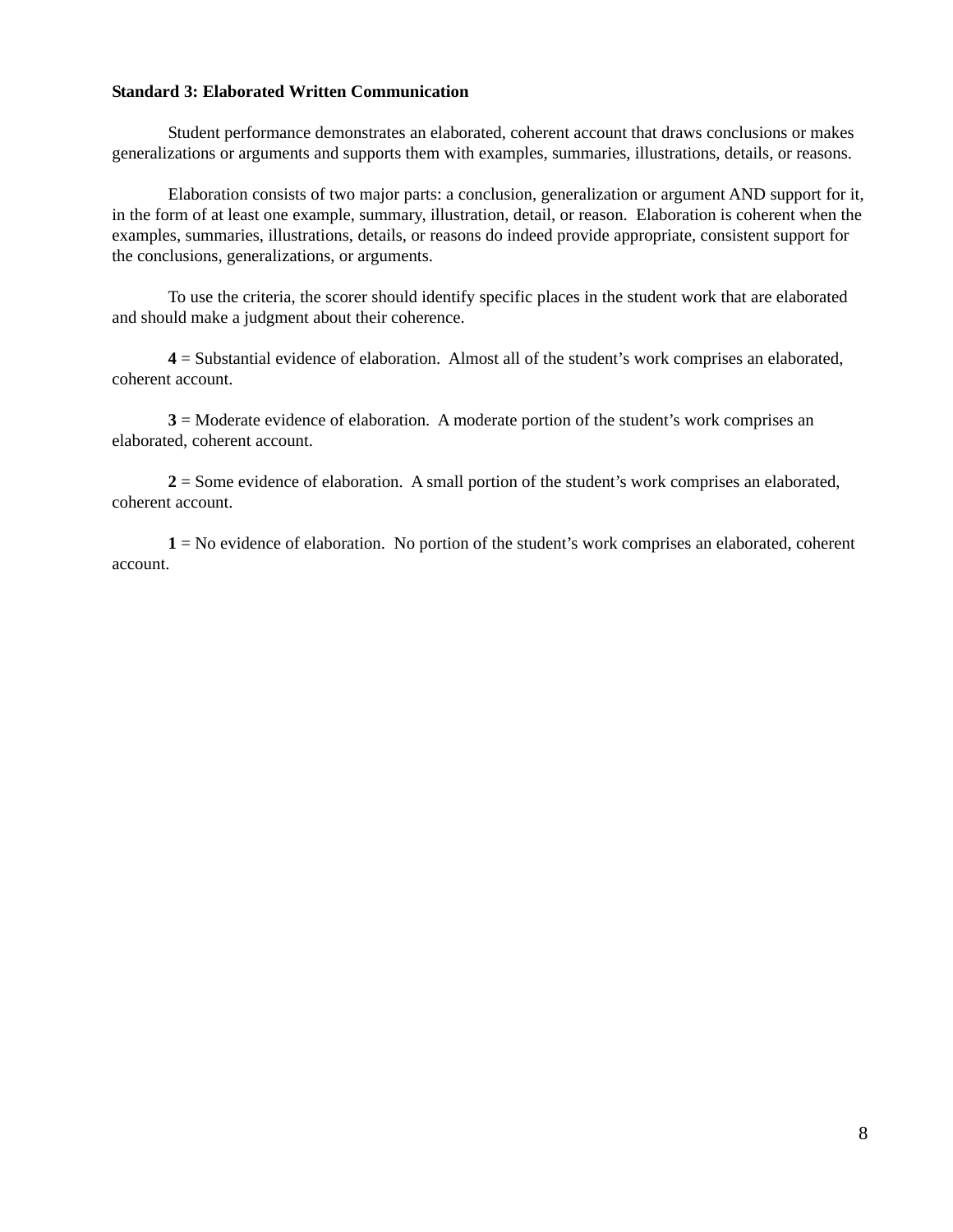# **Standards and Scoring Criteria for Mathematics Tasks**

**and**

**Standards and Scoring Criteria for Student Work in Mathematics**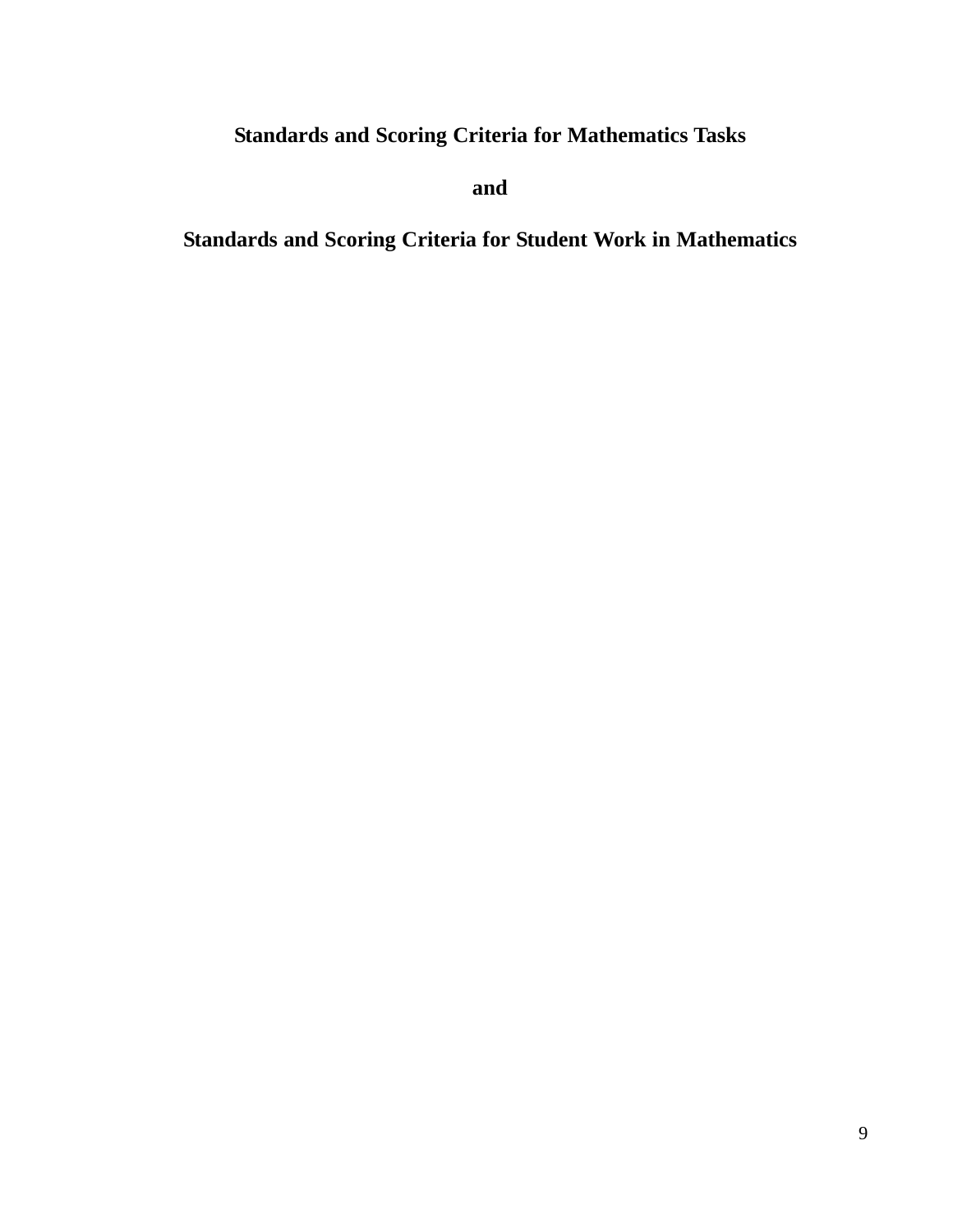## **Standards and Scoring Criteria for Mathematics Tasks**

## **General Rules**

The main point here is to estimate the extent to which successful completion of the task requires the kind of cognitive work indicated by each of the three standards: Construction of Knowledge, Elaborated Written Mathematical Communication, and Connections to Students' Lives. Each standard will be scored according to different rules, but the following apply to all three standards.

 $\blacktriangleright$ If a task has different parts that imply different expectations (e.g., worksheet/short answer questions and a question asking for explanations of some conclusions), the score should reflect the teacher's apparent dominant or overall expectations. Overall expectations are indicated by the proportion of time or effort spent on different parts of the task and criteria for evaluation, if stated by the teacher.

 $\blacktriangleright$ Take into account what students can reasonably be expected to do at the grade level.

- $\blacktriangleright$ When it is difficult to decide between two scores, give the higher score only when a persuasive case can be made that the task meets minimal criteria for the higher score.
- $\blacktriangleright$ If the specific wording of the criteria is not helpful in making judgments, base the score on the general intent or spirit of the standard described in the introductory paragraphs of the standard.

## **Scoring Criteria**

#### **Standard 1: Construction of Knowledge**

The task asks students to organize and interpret information in addressing a mathematical concept, problem, or issue.

Consider the extent to which the task asks the student to organize and interpret information, rather than to retrieve or to reproduce fragments of knowledge or to repeatedly apply previously learned algorithms and procedures.

Possible indicators of mathematical organization are tasks that ask students to decide among algorithms, to chart and graph data, or to solve multi-step problems.

Possible indicators of mathematical interpretation are tasks that ask students to consider alternative solutions or strategies, to create their own mathematical problems, to create a mathematical generalization or abstraction, or to invent their own solution methods.

These indicators can be inferred either through explicit instructions from the teacher or through a task that cannot be successfully completed without students doing these things.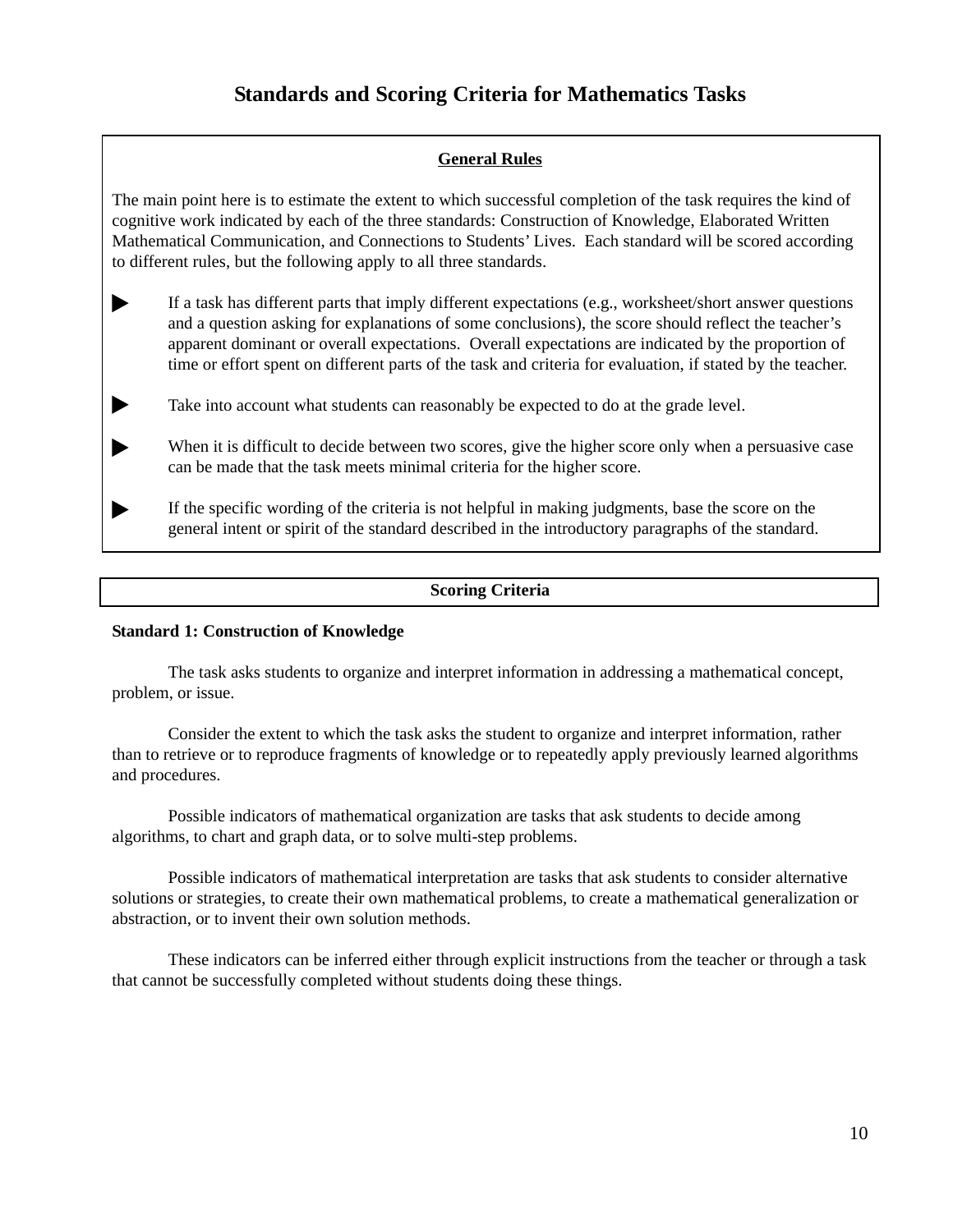**3** = The task's dominant expectation is for students to interpret, analyze, synthesize, or evaluate information, rather than merely to reproduce information.

 $2$  = There is some expectation for students to interpret, analyze, synthesize, or evaluate information, rather than merely to reproduce information.

**1** = There is very little or no expectation for students to interpret, analyze, synthesize, or evaluate information. Its dominant expectation is for students to retrieve or reproduce fragments of knowledge or to repeatedly apply previously learned algorithms and procedures.

## **Standard 2: Elaborated Written Communication**

The task asks students to elaborate on their understanding, explanations, or conclusions through extended writing.

Consider the extent to which the task requires students to elaborate on their ideas and conclusions through extended writing in mathematics.

Possible indicators of extended writing are tasks that ask students to generate prose (e.g., write a paragraph), graphs, tables, equations, diagrams, or sketches.

**4** = Analysis / Persuasion / Theory. Explicit call for generalization AND support. The task requires the student to show his/her solution path, AND to explain the solution path with evidence such as models or examples.

**3** = Report / Summary. Call for generalization OR support. The task asks students, using narrative or expository writing, either to draw conclusions or make generalizations or arguments, OR to offer examples, summaries, illustrations, details, or reasons, but not both.

**2** = Short-answer exercises. The task or its parts can be answered with only one or two sentences, clauses, or phrasal fragments that complete a thought. Students may be asked to show some work or give some examples, but this is not emphasized and not much detail is requested.

**1** = Fill-in-the-blank or multiple choice exercises. The task requires no extended writing, only giving mathematical answers or definitions.

#### **Standard 3: Connection to Students' Lives**

The task asks students to address a concept, problem or issue that is similar to one that they have encountered or are likely to encounter in daily life outside of school.

Consider the extent to which the task presents students with a mathematical question, issue, or problem that they have actually encountered or are likely to encounter outside of school. Estimating personal budgets would qualify as a real world problem but completing a geometric proof would not.

Certain kinds of school knowledge may be considered valuable in social, civic, or vocational situations beyond the classroom (e.g., knowing basic arithmetic facts or percentages). However, task demands for "basic" knowledge will not be counted here unless the task requires applying such knowledge to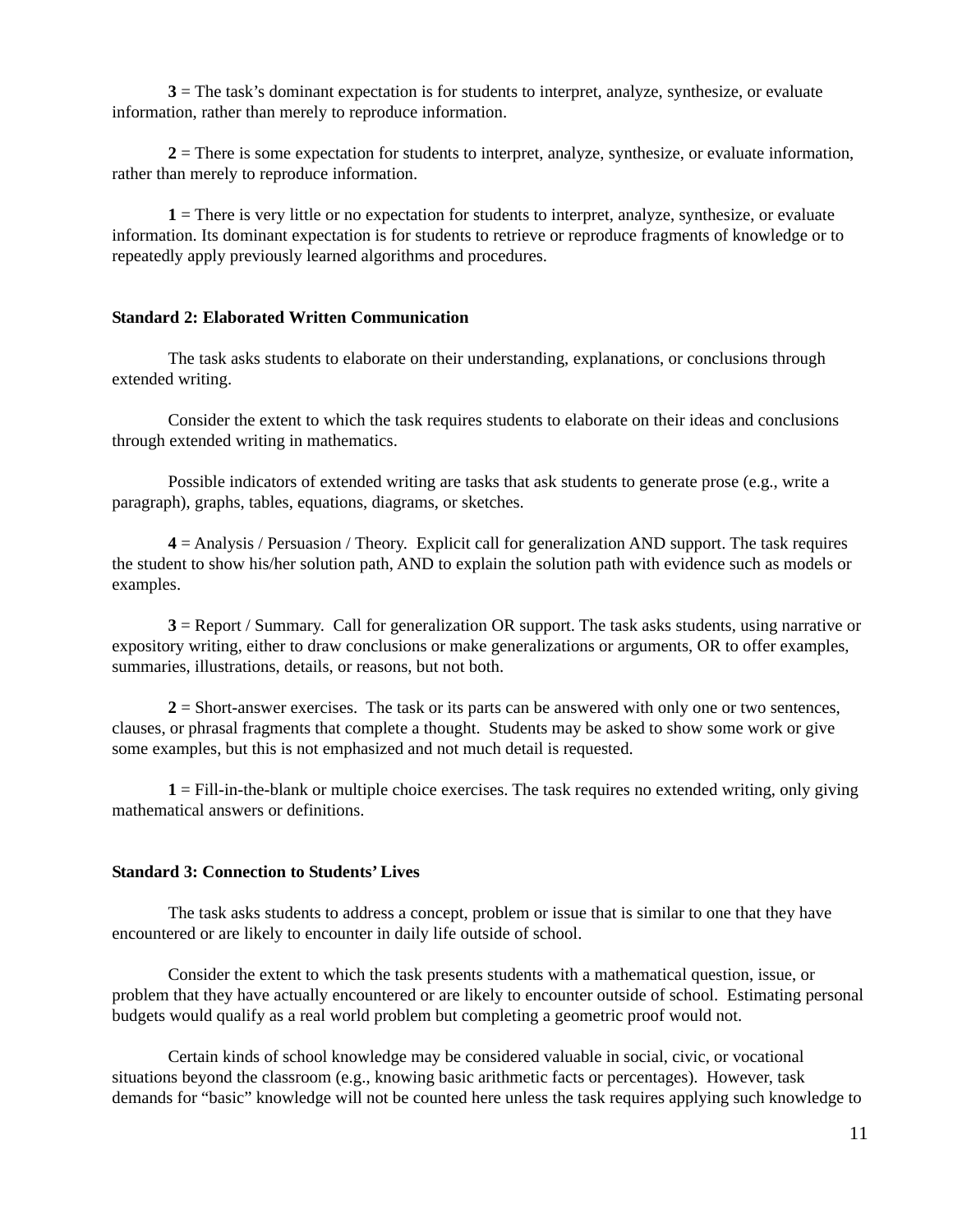a specific mathematical problem likely to be encountered beyond the classroom.

**3** = The question, issue, or problem clearly resembles one that students have encountered or are likely to encounter in their lives. The task asks students to connect the topic to experiences, observations, feelings, or situations significant in their lives.

**2** = The question, issue, or problem bears some resemblance to one that students have encountered or are likely to encounter in their lives, but the connections are not immediately apparent. The task offers the opportunity for students to connect the topic to experiences, observations, feelings, or situations significant in their lives, but does not explicitly call for them to do so.

**1** = The problem has virtually no resemblance to questions, issues, or problems that students have encountered or are likely to encounter in their lives. The task offers very minimal or no opportunity for students to connect the topic to experiences, observations, feelings, or situations significant in their lives.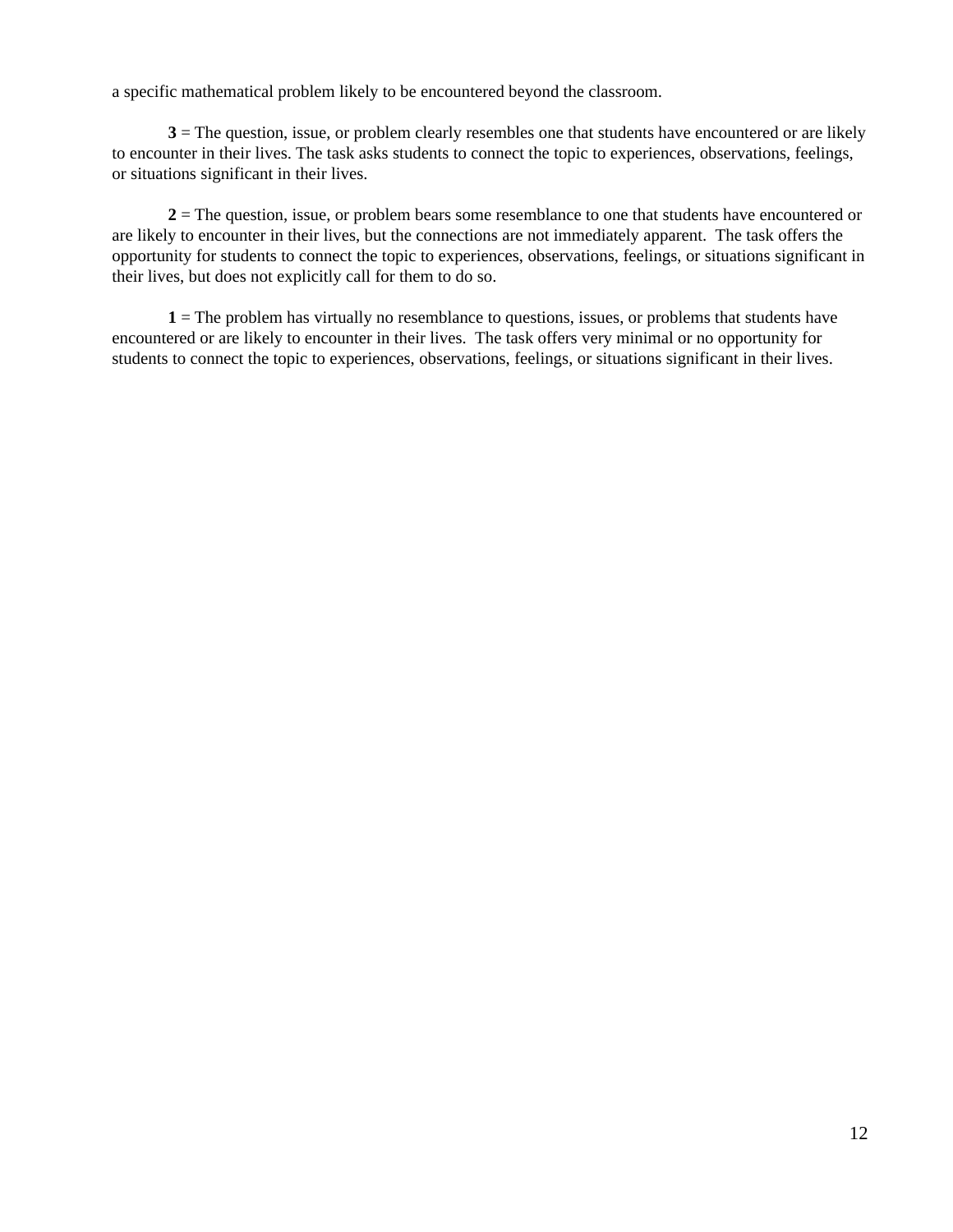## **Standards and Scoring Criteria for Student Work in Mathematics**



## **Scoring Criteria**

## **Standard 1: Mathematical Analysis**

Student performance demonstrates thinking about mathematical content by using mathematical analysis.

Consider the extent to which the student demonstrates thinking that goes beyond mechanically recording or reproducing facts, rules, and definitions or mechanically applying algorithms.

Possible indicators of mathematical analysis are organizing, synthesizing, interpreting, hypothesizing, describing patterns, making models or simulations, constructing mathematical arguments, or inventing procedures.

The standard of mathematical analysis calls attention to the fact that the content or focus of the analysis should be mathematics. There are two guiding questions here: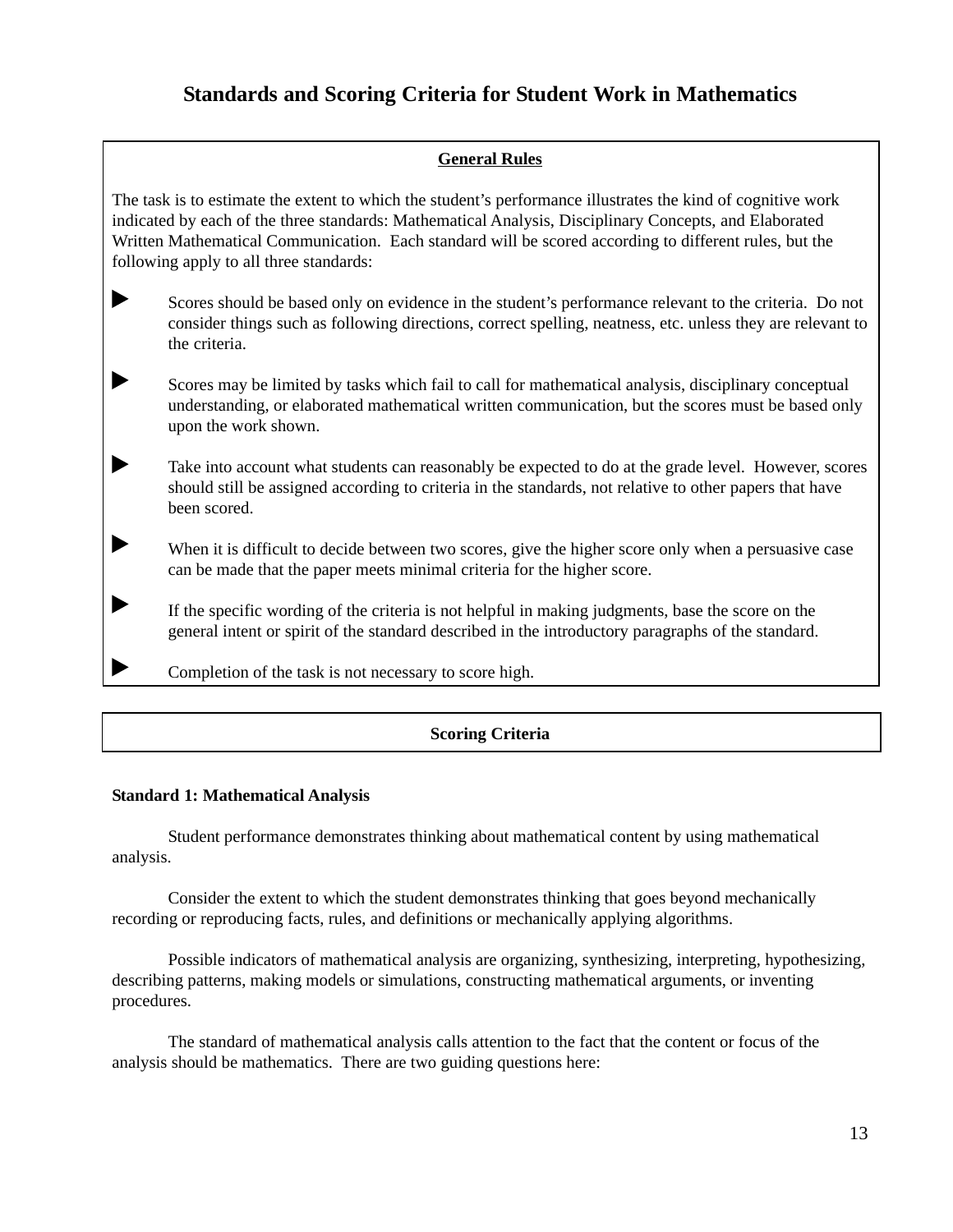- First, has the student demonstrated mathematical analysis? To answer this, consider whether the student has organized, interpreted, synthesized, hypothesized, invented, etc., or whether the student has only recorded, reproduced, or mechanically applied rules, definitions, algorithms. If work is not shown, correct answers can be taken as an indication of analysis if it is clear that the question would require analysis to answer it correctly.
- Second, how often has the student demonstrated mathematical analysis? To answer this, consider the proportion of the student's work in which mathematical analysis is involved.

To score 3 or 4, there should be no significant mathematical errors in the student's work.

If the student showed only the answer(s) to the task and it is incorrect, score it 1. If the student showed only the answer(s) to the task and it is correct, decide how much analysis is involved to produce a correct answer, and score according to the rules above. It is not necessary for the analysis to be at a high conceptual level to score a 3 or 4.

**4** = Mathematical analysis was involved throughout the student's work.

**3** = Mathematical analysis was involved in a significant proportion of the student's work.

**2** = Mathematical analysis was involved in some portion of the student's work.

**1** = Mathematical analysis constituted no part of the student's work.

In scoring analysis, the proportion of work that illustrates analysis is more important than the number of statements indicating analysis.

#### **Standard 2: Disciplinary Concepts**

Student performance demonstrates understanding of important mathematical concepts central to the task.

Consider the extent to which the student demonstrates use and understanding of mathematical concepts. Low scores may be due to a task that fails to call for understanding of mathematical concepts.

Possible indicators of understanding important mathematical concepts central to the task are expanding upon definitions, representing concepts in alternate ways or contexts, or making connections to other mathematical concepts, to other disciplines, or to real-world situations.

A guiding question for using this standard is, "Does the student show understanding of the fundamental ideas relevant to the mathematics used in the task?" Correct use of algorithms does not necessarily indicate conceptual understanding of the material.

Even if no work is shown the work may still receive a 3 or 4. Correct answers can be taken as an indication of the level of conceptual understanding if it is clear to the scorer that the task or question requires conceptual understanding in order to be completed successfully. In this case, the scorer must determine the level of understanding and score it appropriately.

The score should not be based on the proportion of student work central to the task that shows conceptual understanding but on the quality of the understanding wherever it occurs in the work.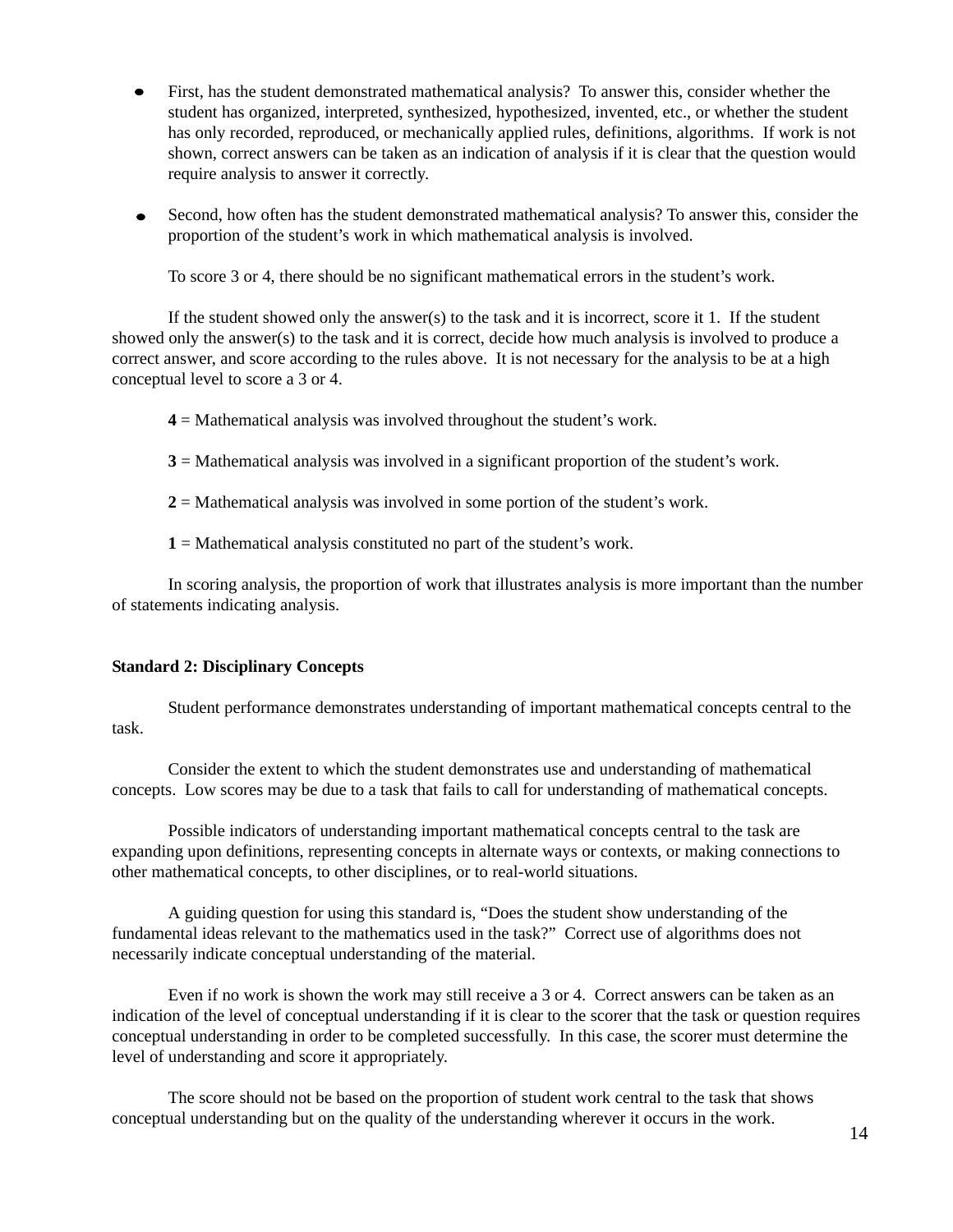**4** = The student demonstrates exemplary understanding of the mathematical concepts that are central to the task.

**3** = The student demonstrates significant understanding of the mathematical concepts that are central to the task.

**2** = The student demonstrates some understanding of the mathematical concepts that are central to the task.

**1** = The student demonstrates no or very little understanding of the mathematical concepts that are central to the task, i.e., does not go beyond mechanical application of an algorithm.

## **Standard 3: Elaborated Written Communication**

Student performance demonstrates an elaboration of his or her understanding or explanations through extended writing.

Consider the extent to which the student presents a clear and convincing explanation or argument.

Possible indicators of elaborated written communication are diagrams, drawings, or symbolic representations as well as prose. To score high on this standard the student must communicate in writing an accurate and convincing explanation or argument.

The score should not be based on the proportion of student work central to the task that contains explanation/argument/representation but on the quality of the mathematical communication, wherever it may be in the work.

**4** = Mathematical explanations or arguments are clear, convincing, and accurate, with no significant mathematical errors.

**3** = Mathematical explanations or arguments are present. They are reasonably clear and accurate, but less convincing.

**2** = Mathematical explanations, arguments, or representations are present. However, they may not be finished, may omit a significant part of an argument/explanation, or may contain significant mathematical errors. Generally complete, appropriate, and correct work or representations (e.g., a graph, equation, number sentence) should be scored a 2 if no other part of the student's work on the task warrants a higher score.

**1** = Mathematical explanations, arguments, or representations are absent or, if present, are seriously incomplete, inappropriate, or incorrect. This may be because the task did not ask for argument or explanation, e.g., fill-in-the-blank or multiple-choice questions, or reproducing a simple definition in words or pictures.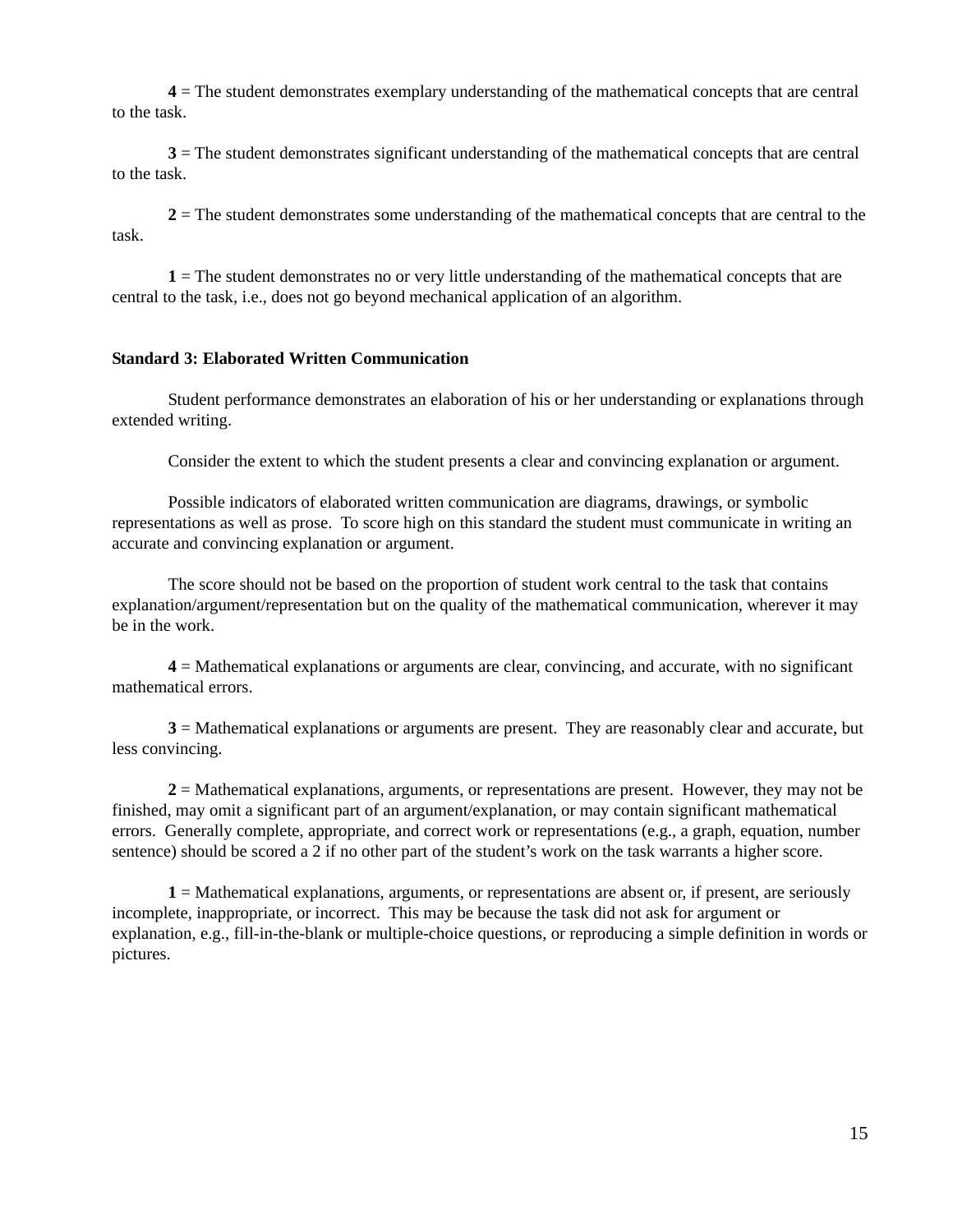# **Standards and Scoring Criteria for Science Tasks**

**and**

**Standards and Scoring Criteria for Student Work in Science**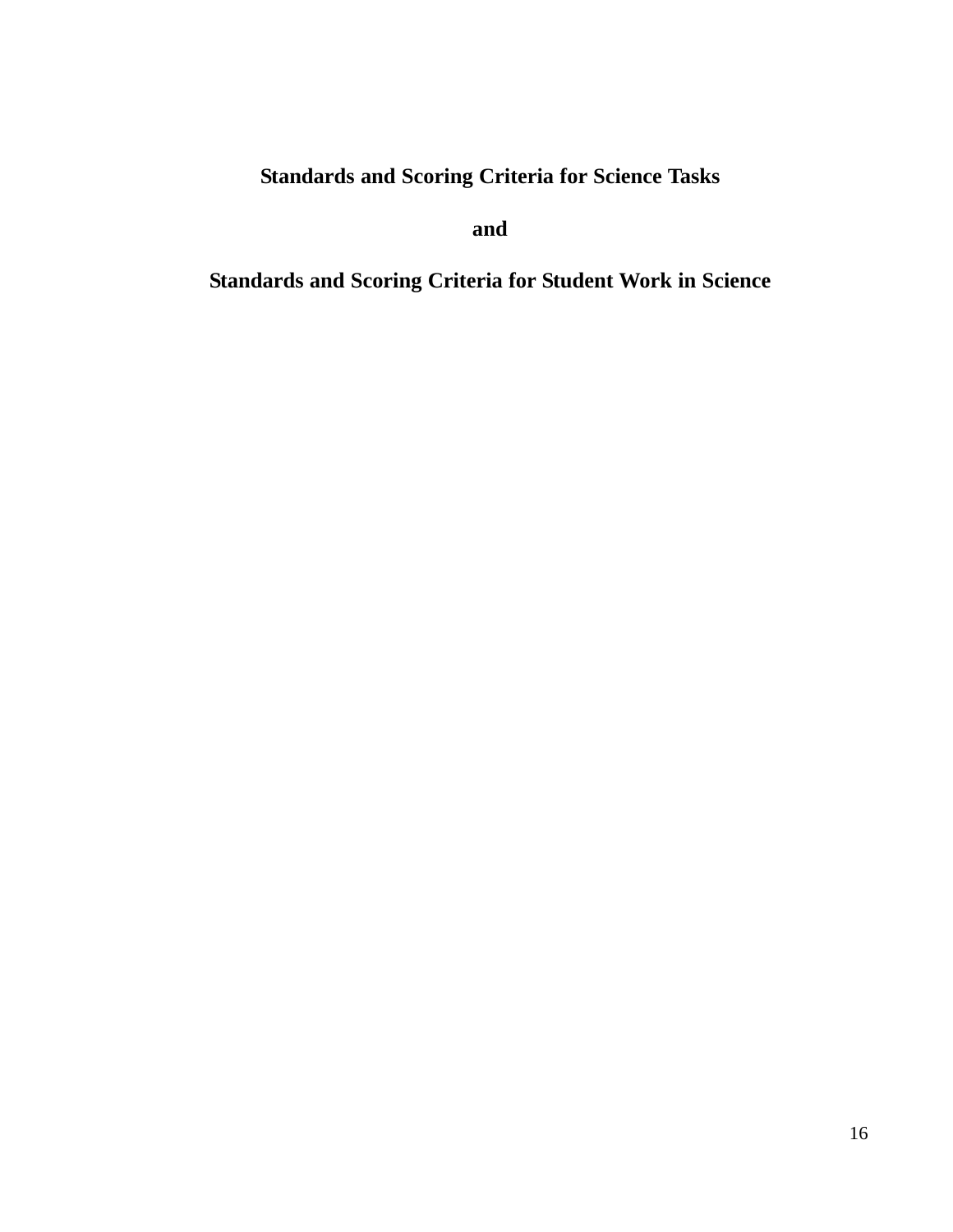## **General Rules**

The main point here is to estimate the extent to which successful completion of the task requires the kind of cognitive work indicated by each of the three standards: Construction of Knowledge, Elaborated Written Communication, and Connections to Students' Lives. Each standard will be scored according to different rules, but the following apply to all three standards.

If a task has different parts that imply different expectations (e.g., worksheet/short answer questions  $\blacktriangleright$ and a question asking for explanations of some conclusions), the score should reflect the teacher's apparent dominant or overall expectations. Overall expectations are indicated by the proportion of time or effort spent on different parts of the task and criteria for evaluation, if stated by the teacher.

Take into account what students can reasonably be expected to do at the grade level.  $\blacktriangleright$ 

- $\blacktriangleright$ When it is difficult to decide between two scores, give the higher score only when a persuasive case can be made that the task meets minimal criteria for the higher score.
- $\blacktriangleright$ If the specific wording of the criteria is not helpful in making judgments, base the score on the general intent or spirit of the standard described in the introductory paragraphs of the standard.

## **Scoring Criteria**

## **Standard 1: Construction of Knowledge**

The task asks students to organize and interpret information in addressing a scientific concept, problem, or issue.

Consider the extent to which the task asks the student to organize and interpret information, rather than to retrieve or to reproduce fragments of knowledge or to repeatedly apply previously learned information and procedures.

Possible indicators of scientific organization are tasks that ask students to chart and graph data or to solve multi-step problems.

Possible indicators of scientific interpretation are tasks that ask students to consider alternative solutions or strategies, to create their own scientific problems, to develop scientific hypotheses, or to invent their own solution methods.

These indicators can be inferred either through explicit instructions from the teacher or through a task that cannot be successfully completed without students doing these things.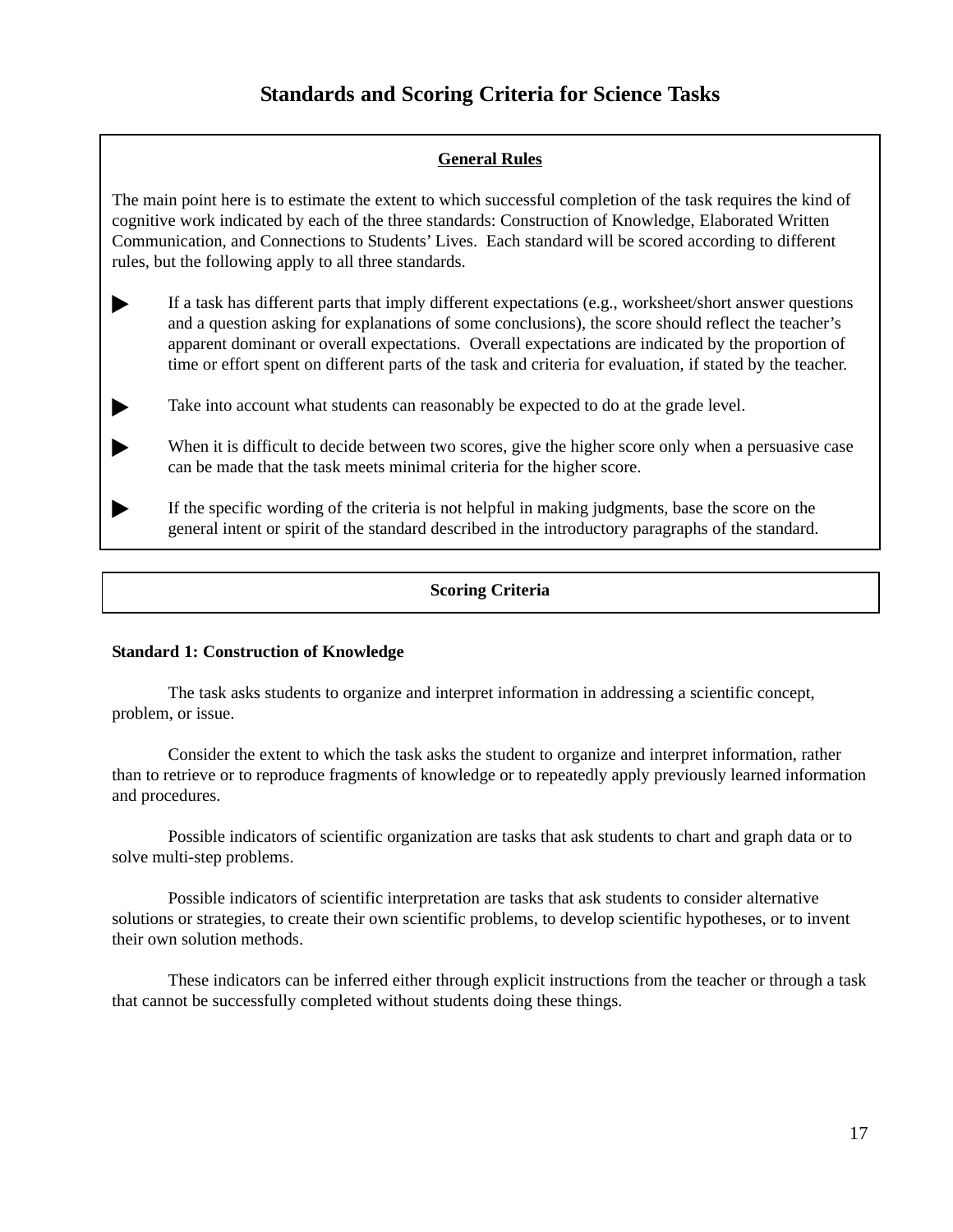**3** = The task's dominant expectation is for students to interpret, analyze, synthesize, or evaluate information, rather than merely to reproduce information.

 $2$  = There is some expectation for students to interpret, analyze, synthesize, or evaluate information, rather than merely to reproduce information.

**1** = There is very little or no expectation for students to interpret, analyze, synthesize, or evaluate information. Its dominant expectation is for students to retrieve or reproduce fragments of knowledge or to repeatedly apply previously learned information and procedures.

## **Standard 2: Elaborated Written Communication**

The task asks students to elaborate on their understanding, explanations, or conclusions through extended writing.

Consider the extent to which the task requires students to elaborate on their ideas and conclusions through extended writing in science.

Possible indicators of extended writing are tasks that ask students to generate prose (e.g., write a paragraph), graphs, tables, equations, diagrams, or sketches.

**4** = Analysis / Persuasion / Theory. Explicit call for generalization AND support. The task requires the student to show his/her solution path, AND to explain the solution path with evidence such as models or examples.

**3** = Report / Summary. Call for generalization OR support. The task asks students, using narrative or expository writing, either to draw conclusions or make generalizations or arguments, OR to offer examples, summaries, illustrations, details, or reasons, but not both.

**2** = Short-answer exercises. The task or its parts can be answered with only one or two sentences, clauses, or phrasal fragments that complete a thought. Students may be asked to show some work or give some examples, but this is not emphasized and not much detail is requested.

**1** = Fill-in-the-blank or multiple choice exercises. The task requires no extended writing, only giving solutions or definitions.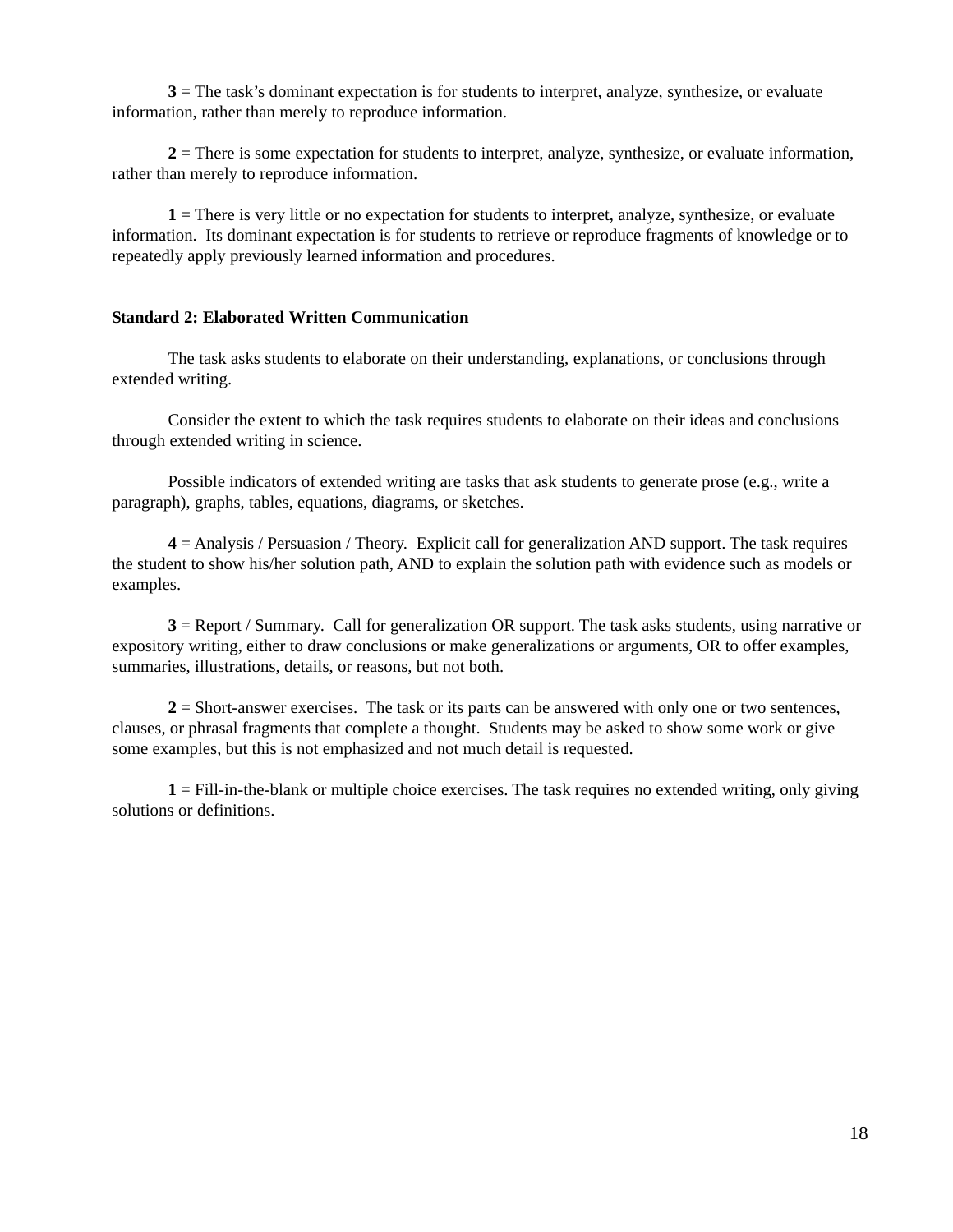#### **Standard 3: Connection to Students' Lives**

The task asks students to address a concept, problem or issue that is similar to one that they have encountered or are likely to encounter outside of school.

Consider the extent to which the task presents students with a scientific question, issue, or problem that they have actually encountered or are likely to encounter in their daily lives. Developing hypotheses about a local environmental problem would qualify as a real world problem but diagramming a molecule would not.

Certain kinds of school knowledge may be considered valuable in social, civic, or vocational situations beyond the classroom (e.g., knowing the water cycle). However, task demands for "basic" knowledge will not be counted here unless the task requires applying such knowledge to a specific scientific problem likely to be encountered beyond the classroom.

**3** = The question, issue, or problem clearly resembles one that students have encountered or are likely to encounter in their lives. The task asks students to connect the topic to experiences, observations, feelings, or situations significant in their lives.

**2** = The question, issue, or problem bears some resemblance to one that students have encountered or are likely to encounter in their lives, but the connections are not immediately apparent. The task offers the opportunity for students to connect the topic to experiences, observations, feelings, or situations significant in their lives, but does not explicitly call for them to do so.

**1** = The problem has virtually no resemblance to questions, issues, or problems that students have encountered or are likely to encounter in their lives. The task offers very minimal or no opportunity for students to connect the topic to experiences, observations, feelings, or situations significant in their lives.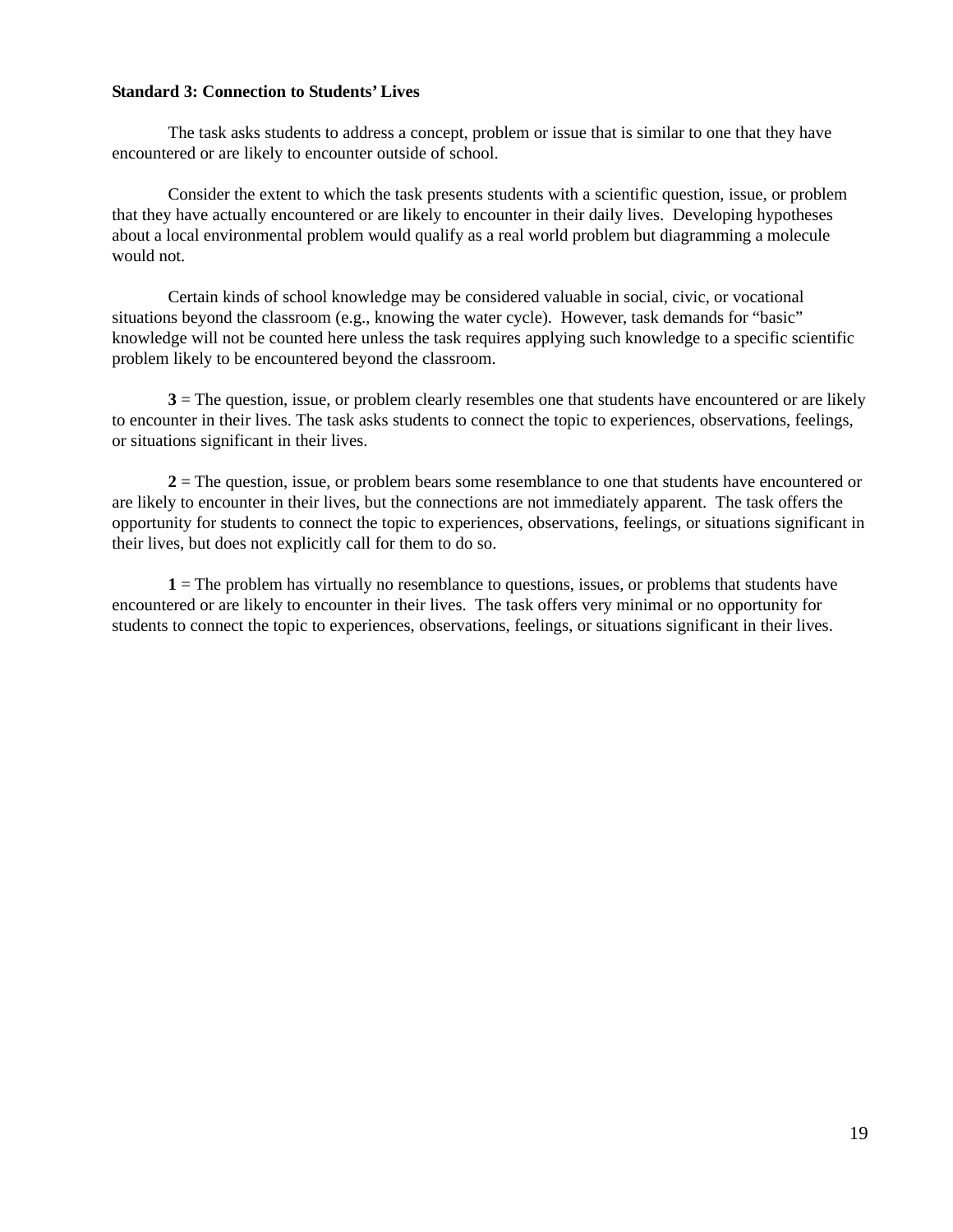# **Standards and Scoring Criteria for Student Work in Science**



## **Scoring Criteria**

## **Standard 1: Scientific Analysis**

Student performance demonstrates thinking about scientific content by using scientific analysis.

Consider the extent to which the student demonstrates thinking that goes beyond mechanically retrieving or reproducing fragments of knowledge or repeatedly applying previously learned information and procedures.

Possible indicators of scientific analysis are organizing, synthesizing, interpreting, hypothesizing, describing patterns, making models or simulations, constructing scientific arguments, or inventing procedures.

The standard of scientific analysis calls attention to the fact that the content or focus of the analysis should be science. There are two guiding questions here: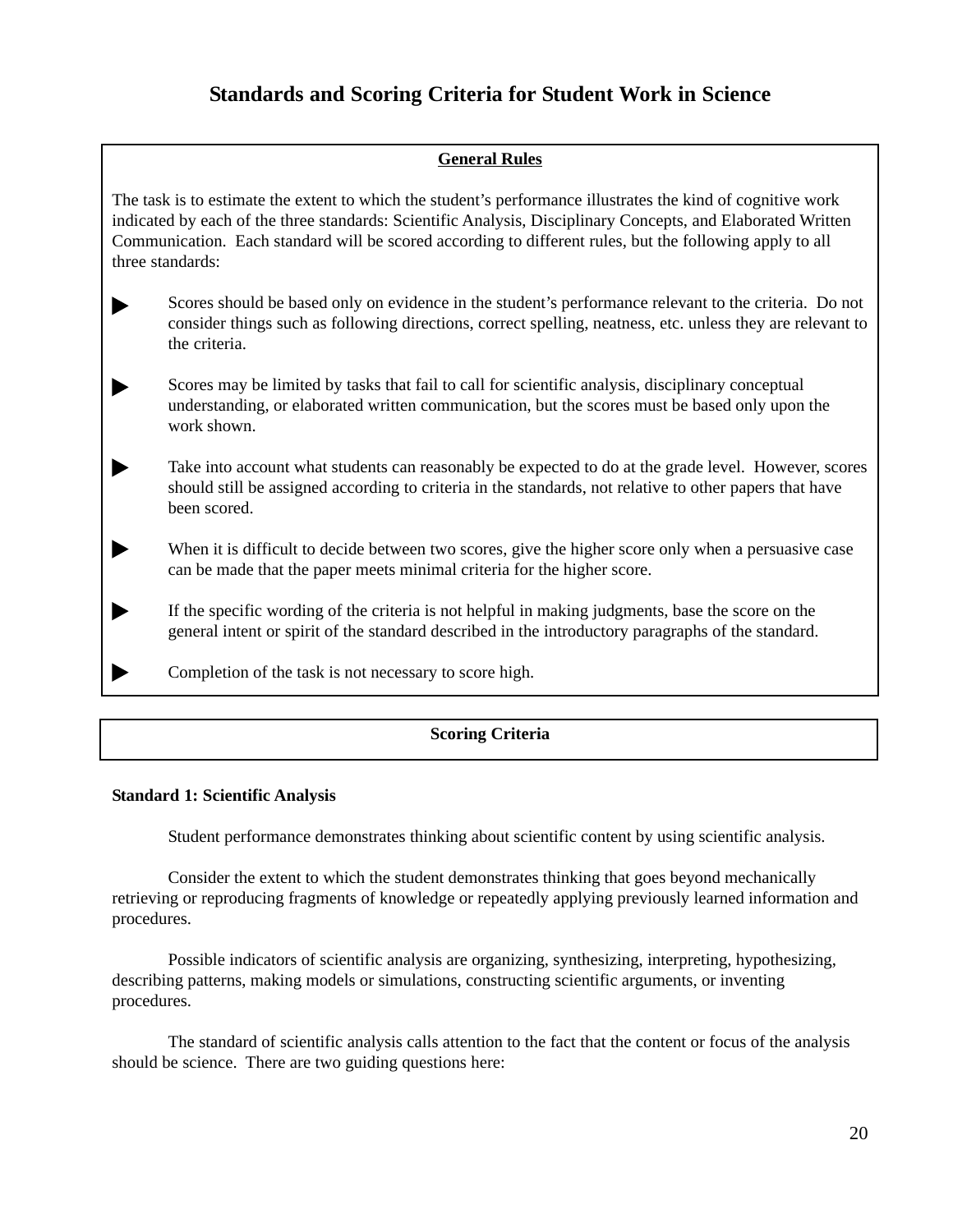- First, has the student demonstrated scientific analysis? To answer this, consider whether the student has organized, interpreted, synthesized, hypothesized, invented, etc., or whether the student has only recorded, reproduced, or mechanically applied rules or definitions. If work is not shown, correct answers can be taken as an indication of analysis if it is clear that the question would require analysis to answer it correctly.
- Second, how often has the student demonstrated scientific analysis? To answer this, consider the proportion of the student's work in which scientific analysis is involved.

To score 3 or 4, there should be no significant errors in the student's work. If the student showed only the answer(s) to the task and it is incorrect, score it 1. If the student showed only the answer(s) to the task and it is correct, decide how much analysis is involved to produce a correct answer, and score according to the rules above. It is not necessary for the analysis to be at a high conceptual level to score a 3 or 4. In scoring analysis, the proportion of work that illustrates analysis is more important than the number of statements indicating analysis.

**4** = Scientific analysis was involved throughout the student's work.

**3** = Scientific analysis was involved in a significant proportion of the student's work.

**2** = Scientific analysis was involved in some portion of the student's work.

**1** = Scientific analysis constituted no part of the student's work.

## **Standard 2: Disciplinary Concepts**

Student performance demonstrates understanding of important scientific concepts central to the task.

Consider the extent to which the student demonstrates use and understanding of scientific concepts. Low scores may be due to a task that fails to call for understanding of scientific concepts.

Possible indicators of understanding important scientific concepts central to the task are expanding upon definitions, representing concepts in alternate ways or contexts, or making connections to other scientific concepts, to other disciplines, or to real-world situations.

A guiding question for using this standard is, "Does the student show understanding of the fundamental ideas relevant to the science used in the task?" Correct use of scientific procedures or algorithms does not necessarily indicate conceptual understanding of the material.

Even if no work is shown student responses may still receive a 3 or 4. Correct answers can be taken as an indication of the level of conceptual understanding if it is clear to the scorer that the task or question requires conceptual understanding in order to be completed successfully. In this case, the scorer must determine the level of understanding and score it appropriately.

The score should not be based on the proportion of student work central to the task that shows conceptual understanding but on the quality of the understanding wherever it occurs in the work.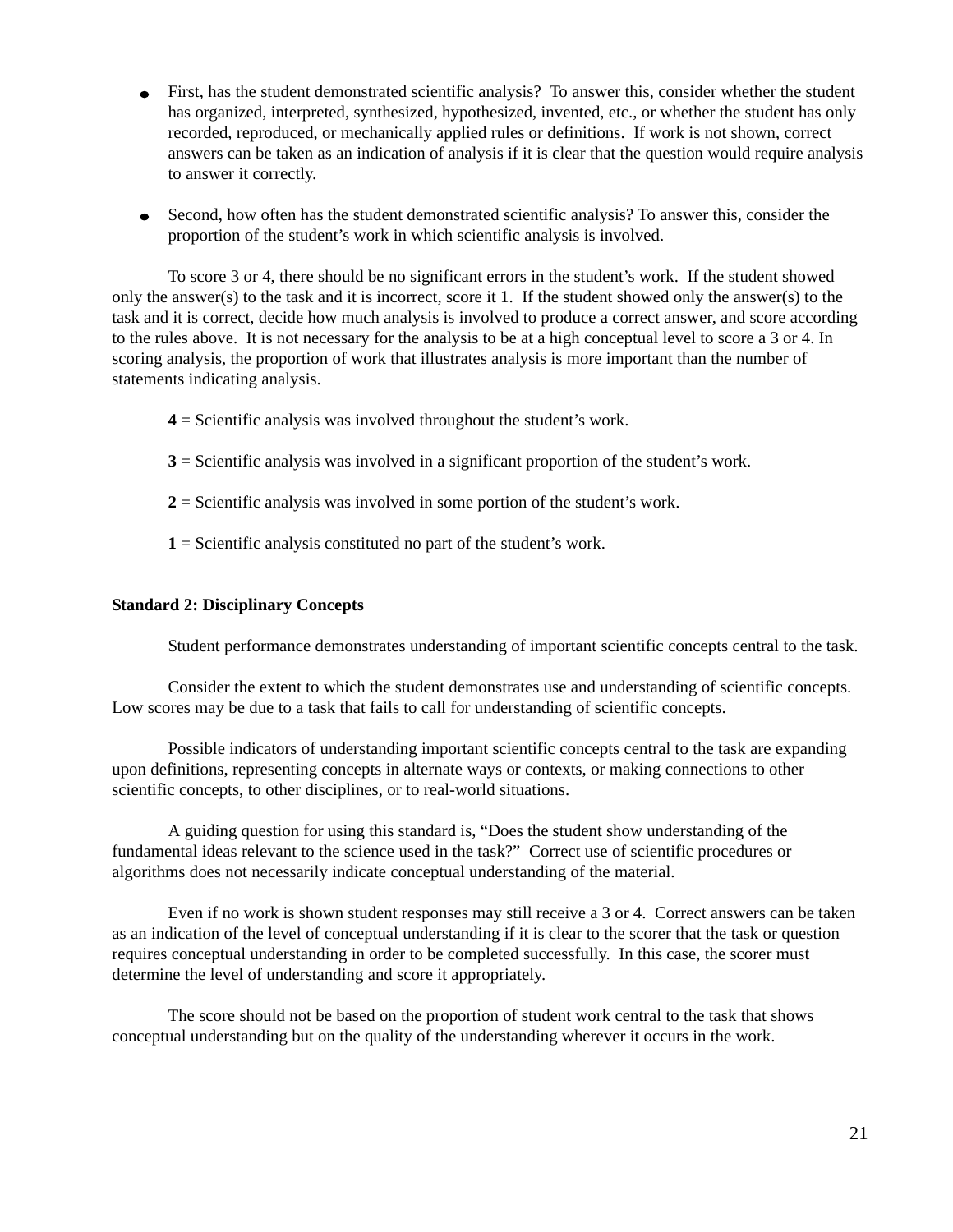**4** = The student demonstrates exemplary understanding of the scientific concepts that are central to the task.

**3** = The student demonstrates significant understanding of the scientific concepts that are central to the task.

**2** = The student demonstrates some understanding of the scientific concepts that are central to the task.

**1** = The student demonstrates no or very little understanding of the scientific concepts that are central to the task, i.e., does not go beyond mechanical application of a procedure.

## **Standard 3: Elaborated Written Communication**

Student performance demonstrates an elaboration of his or her understanding or explanations through extended writing.

Consider the extent to which the student presents a clear and convincing explanation or argument.

Possible indicators of elaborated written communication are diagrams, drawings, or graphic representations as well as prose. To score high on this standard the student must communicate in writing an accurate and convincing explanation or argument.

The score should not be based on the proportion of student work central to the task that contains explanation/argument/representation but on the quality of the written communication, wherever it may be in the work.

**4** = Scientific explanations or arguments are clear, convincing, and accurate, with no significant errors.

**3** = Scientific explanations or arguments are present. They are reasonably clear and accurate, but less convincing.

**2** = Scientific explanations, arguments, or representations are present. However, they may not be finished, may omit a significant part of an argument/explanation, or may contain significant errors. Generally complete, appropriate, and correct work or representations (e.g., a graph or diagram) should be scored a 2 if no other part of the student's work on the task warrants a higher score.

**1** = Scientific explanations, arguments, or representations are absent or, if present, are seriously incomplete, inappropriate, or incorrect. This may be because the task did not ask for argument or explanation, e.g., fill-in-the-blank or multiple-choice questions, or reproducing a simple definition in words or pictures.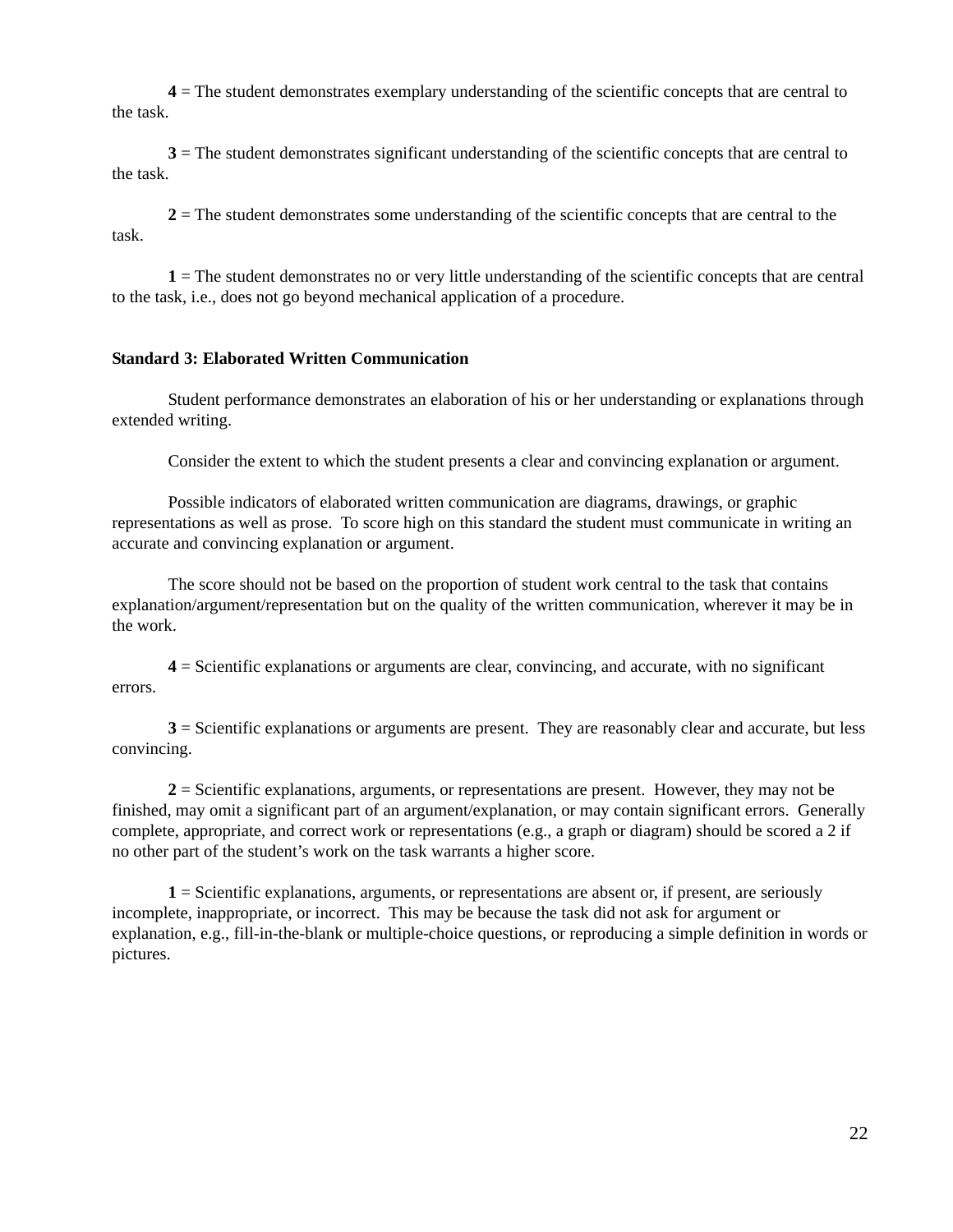# **Standards and Scoring Criteria for Social Studies Tasks**

**and**

**Standards and Scoring Criteria for Student Work in Social Studies**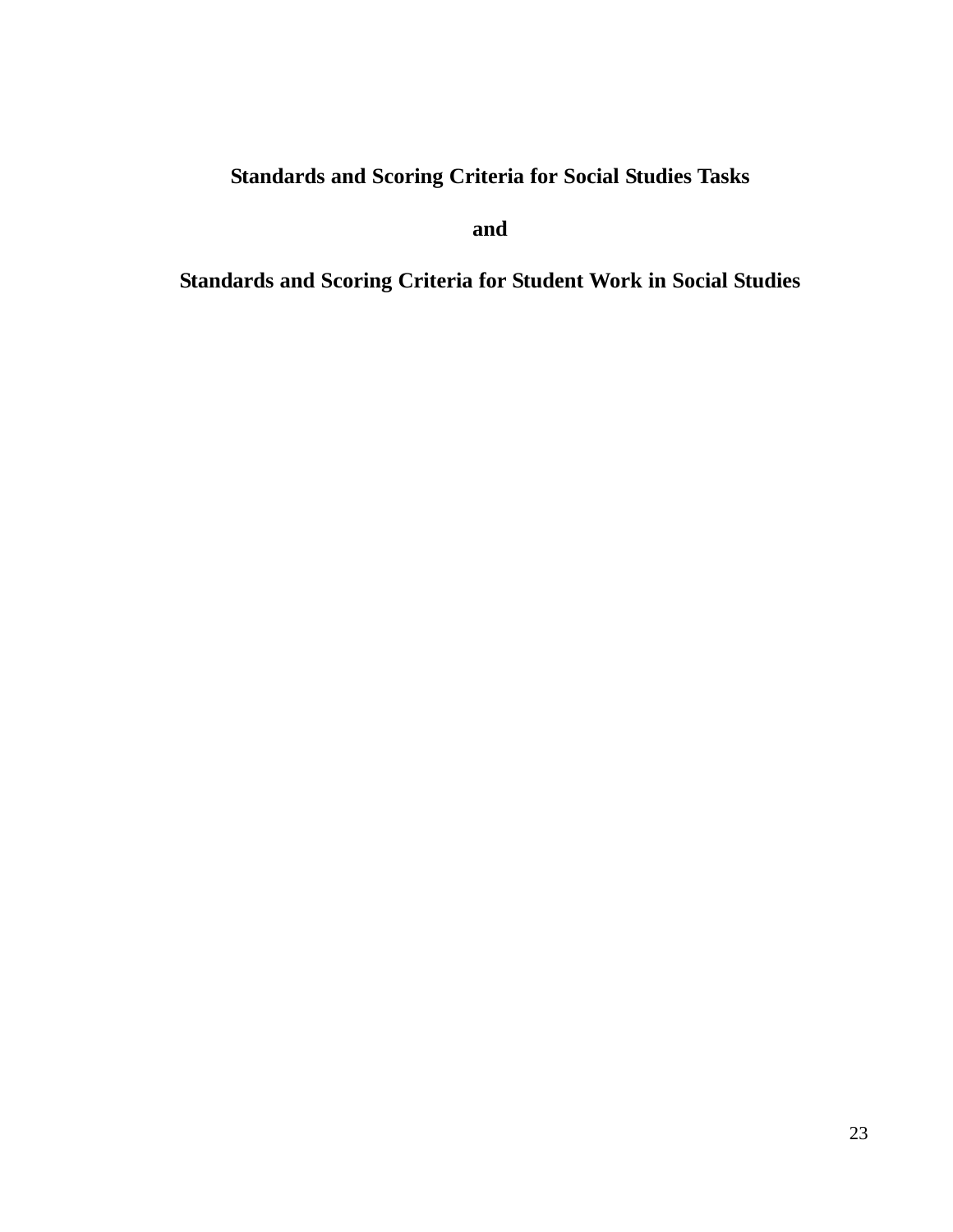## **General Rules**

The main point here is to estimate the extent to which successful completion of the task requires the kind of cognitive work indicated by each of the three standards: Construction of Knowledge, Elaborated Written Communication, and Connections to Students' Lives. Each standard will be scored according to different rules, but the following apply to all three standards.

 $\blacktriangleright$ If a task has different parts that imply different expectations (e.g., worksheet/short answer questions and a question asking for explanations of some conclusions), the score should reflect the teacher's apparent dominant or overall expectations. Overall expectations are indicated by the proportion of time or effort spent on different parts of the task and criteria for evaluation, if stated by the teacher.

 $\blacktriangleright$ Take into account what students can reasonably be expected to do at the grade level.

- $\blacktriangleright$ When it is difficult to decide between two scores, give the higher score only when a persuasive case can be made that the task meets minimal criteria for the higher score.
- $\blacktriangleright$ If the specific wording of the criteria is not helpful in making judgments, base the score on the general intent or spirit of the standard described in the introductory paragraphs of the standard.

## **Scoring Criteria**

## **Standard 1: Construction of Knowledge**

The task asks students to organize and interpret information in addressing a concept, problem, or issue.

Consider the extent to which the task asks the student to organize, interpret, evaluate, or synthesize complex information, rather than to retrieve or to reproduce isolated fragments of knowledge or to repeatedly apply previously learned procedures. To score high the task should call for interpretation of nuances of a topic that go deeper than surface exposure or familiarity. Possible indicators of interpretation are tasks that ask students to consider alternative solutions, strategies, perspectives and points of view.

These indicators can be inferred either through explicit instructions from the teacher or through a task that cannot be successfully completed without students doing these things.

**3** = The task's dominant expectation is for students to interpret, analyze, synthesize, or evaluate information, rather than merely to reproduce information.

 $2$  = There is some expectation for students to interpret, analyze, synthesize, or evaluate information, rather than merely to reproduce information.

**1** = There is very little or no expectation for students to interpret, analyze, synthesize, or evaluate information. The dominant expectation is that students will merely reproduce information gained by reading, listening, or observing.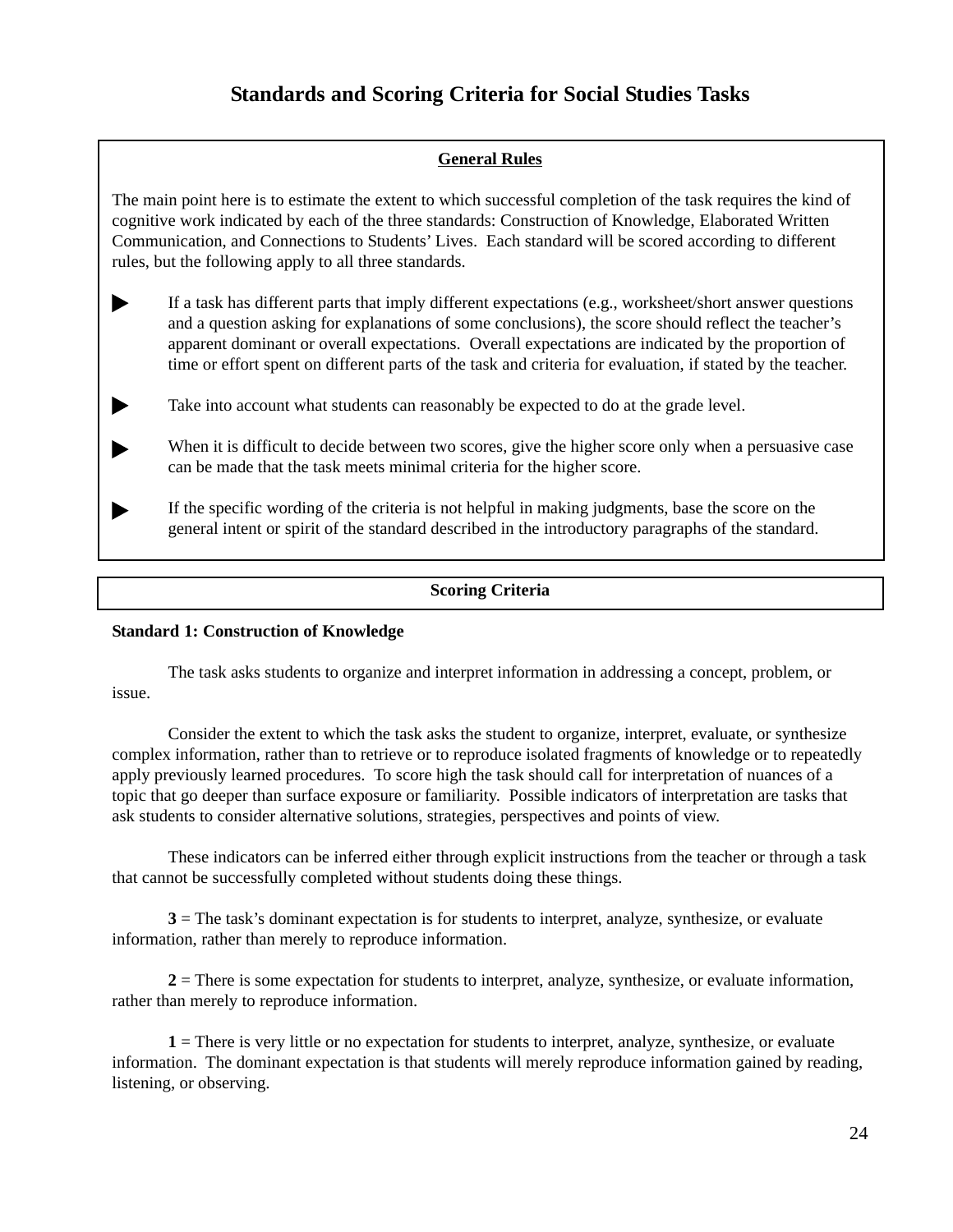#### **Standard 2: Elaborated Written Communication**

The task asks students to elaborate on their understanding, explanations, or conclusions on important social studies concepts through extended writing.

Consider the extent to which the task requires students to elaborate on their ideas and conclusions through extended writing.

**4** = Analysis / Persuasion / Theory. Explicit call for generalization AND support. The task requires explanations of generalizations, classifications and relationships relevant to a situation, problem, or theme, AND requires the student to substantiate them with examples, summaries, illustrations, details, or reasons. Examples include attempts to argue, convince or persuade and to develop and test hypotheses.

**3** = Report / Summary. Call for generalization OR support. The task asks students, using narrative or expository writing, either to draw conclusions or make generalizations or arguments, OR to offer examples, summaries, illustrations, details, or reasons, but not both.

**2** = Short-answer exercises. The task or its parts can be answered with only one or two sentences, clauses, or phrasal fragments that complete a thought.

 $1 =$  Fill-in-the-blank or multiple choice exercises.

## **Standard 3: Connection to Students' Lives**

The task asks students to address a concept, problem or issue that is similar to one that they have encountered or are likely to encounter in daily life outside of school.

Consider the extent to which the task presents students with a question, issue, or problem that they have actually encountered or are likely to encounter in their daily lives. Defending one's position on compulsory community service for students could qualify as a real world problem, but describing the origins of World War II generally would not.

Certain kinds of school knowledge may be considered valuable in social, civic, or vocational situations beyond the classroom (e.g., knowing how a bill becomes a law). However, task demands for "basic" knowledge will not be counted here unless the task requires applying such knowledge to a specific problem likely to be encountered beyond the classroom.

**3** = The question, issue, or problem clearly resembles one that students have encountered or are likely to encounter in their lives. The task asks students to connect the topic to experiences, observations, feelings, or situations significant in their lives.

**2** = The question, issue, or problem bears some resemblance to one that students have encountered or are likely to encounter in their lives, but the connections are not immediately apparent. The task offers the opportunity for students to connect the topic to experiences, observations, feelings, or situations significant in their lives, but does not explicitly call for them to do so.

**1** = The problem has virtually no resemblance to questions, issues, or problems that students have encountered or are likely to encounter in their lives. The task offers very minimal or no opportunity for students to connect the topic to experiences, observations, feelings, or situations significant in their lives.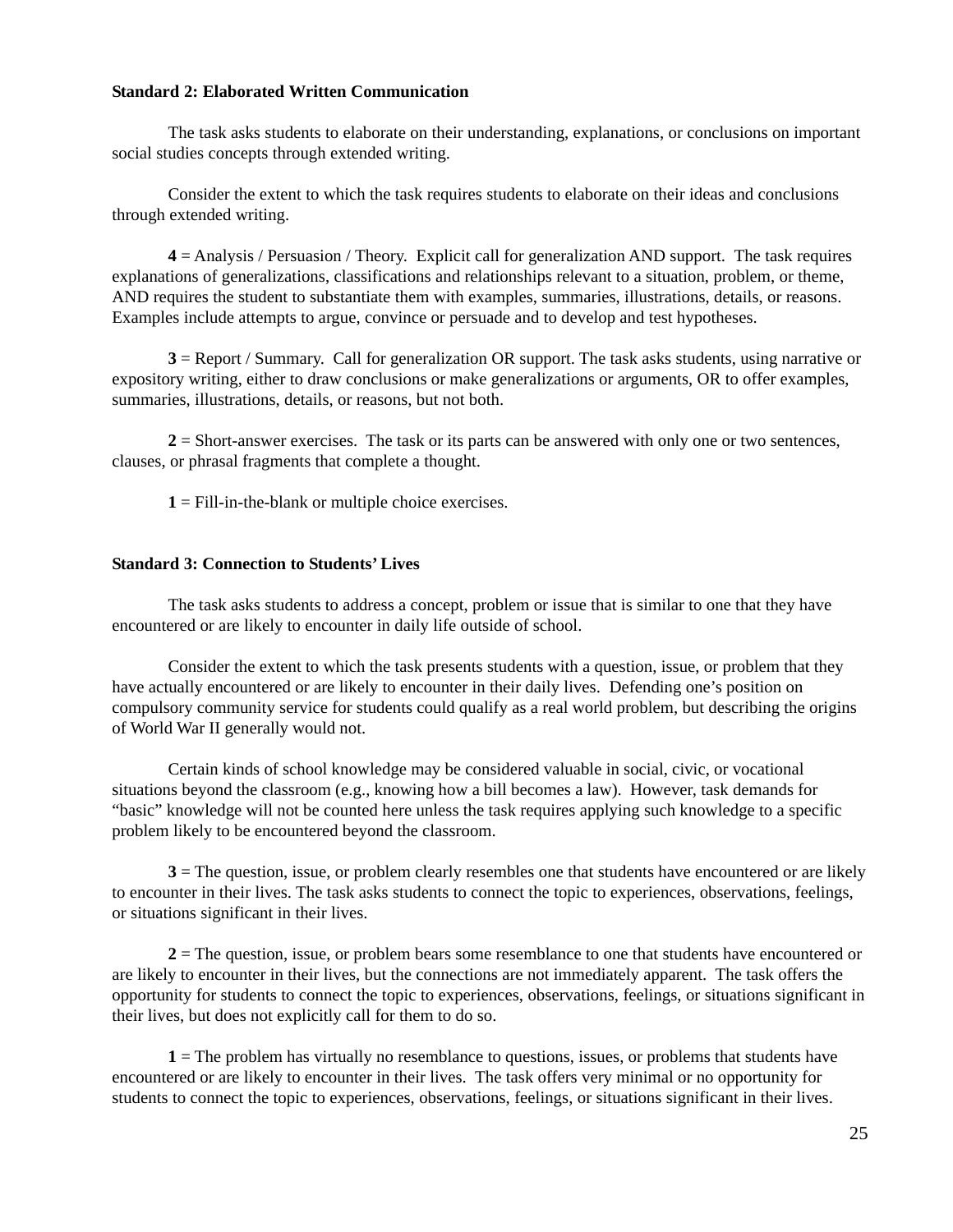## **Standards and Scoring Criteria for Student Work in Social Studies**



## **Scoring Criteria**

## **Standard 1: Social Studies Analysis**

Student performance demonstrates thinking with social studies content by organizing, synthesizing, interpreting, evaluating, or hypothesizing to produce comparisons/contrasts, arguments, application of new information to new contexts, or consideration of alternative viewpoints. This essential question is whether students demonstrate construction of knowledge through thinking and the organization of information, versus reproduction of knowledge by restating what has been previously given to them.

In scoring analysis, the proportion of work that illustrates analysis is more important than the number of statements indicating analysis.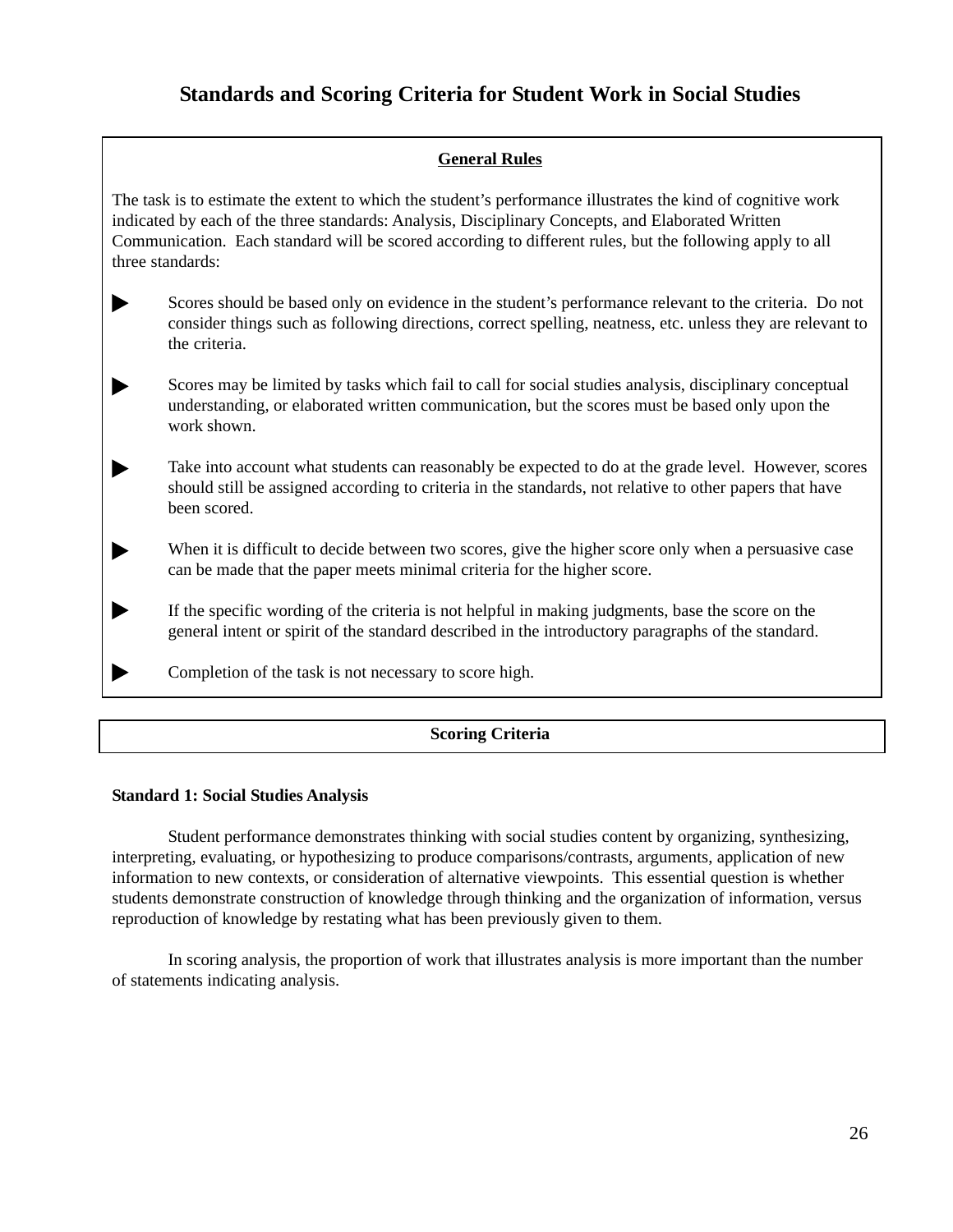**4** = Substantial evidence of analysis. Almost all of the student's work includes analysis.

**3** = Moderate evidence of analysis. A moderate portion of the student's work includes analysis.

**2** = Some evidence of analysis. A small, but not central portion of the student's work includes analysis.

**1** = No evidence of analysis. No portion of the student's work shows analysis; OR virtually all analysis offered is unsuccessful or in error.

#### **Standard 2: Disciplinary Concepts**

Student performance demonstrates an understanding of ideas, concepts, theories, and principles from the social studies disciplines and civic life by using them to interpret and explain specific, concrete information or events.

Consider the extent to which the student demonstrates use and understanding of social studies concepts. Low scores may be due to a task that fails to call for understanding of social studies concepts.

Possible indicators of understanding important social studies concepts central to the task are expanding upon definitions, representing concepts in alternate ways or contexts, or making connections to other social studies concepts, to other disciplines, or to real-world situations.

A guiding question for using this standard is, "Does the student show understanding of the fundamental ideas relevant to the social studies used in the task?"

Correct answers can be taken as an indication of the level of conceptual understanding if it is clear to the scorer that the task or question requires conceptual understanding in order to be completed successfully. In this case, the scorer must determine the level of understanding and score it appropriately.

The score should not be based on the proportion of student work central to the task that shows conceptual understanding but on the quality of the understanding wherever it occurs in the work.

**4** = The student has used social studies concepts to organize, explain, interpret, summarize, and extend the meaning and significance of otherwise discrete pieces of information. The use of ideas or application of concepts illustrates exemplary understanding.

**3** = The student has included social studies concepts to organize, explain, interpret, summarize, and extend the meaning and significance of otherwise discrete pieces of information. The use of the ideas is somewhat limited and/or shows some flaws in understanding.

**2** = Social studies concepts are included, but their use is significantly limited and/or shows significant flaws in their understanding.

**1** = The work includes virtually no social studies concepts or they are included but are used in inappropriate ways.